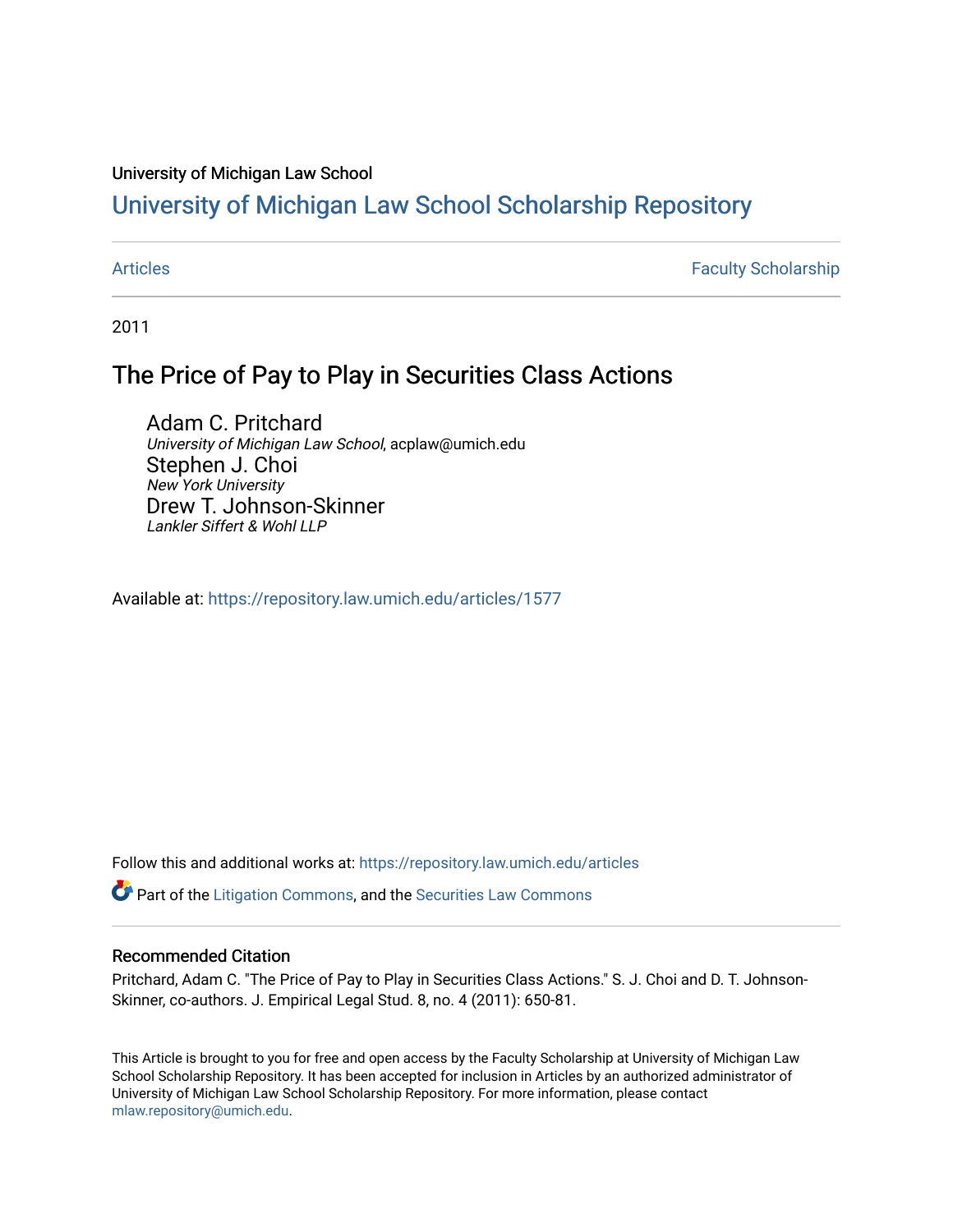

*Journal of Empirical Legal Studies* Volume 8, Issue 4, 650–681, December 2011

# The Price of Pay to Play in Securities Class Actions

*Stephen J. Choi, Drew T. Johnson-Skinner, and A. C. Pritchard\**

We study the effect of campaign contributions to lead plaintiffs—"pay to play"—on the level of attorney fees in securities class actions. We find that state pension funds generally pay lower attorney fees when they serve as lead plaintiffs in securities class actions than do individual investors serving in that capacity, and larger funds negotiate for lower fees. This differential disappears, however, when we control for campaign contributions made to officials with influence over state pension funds. This effect is most pronounced when we focus on state pension funds that receive the largest campaign contributions and that associate repeatedly as lead plaintiff with a single plaintiff's attorney firm. Thus, pay to play appears to increase agency costs borne by shareholders in securities class actions, undermining one of Congress's principal goals in adopting the Private Securities Litigation Reform Act.

# I. Introduction

A principal goal of the Private Securities Litigation Reform Act (PSLRA) was to "empower investors so that they, not their lawyers, control securities litigation."1 Congress believed that individual investors who served as class representatives prior to the enactment of the PSLRA were largely figureheads dominated by class action lawyers. Because class action lawyers typically had a much greater interest in the class recovery than the named class representatives, plaintiffs may have lacked the incentive to monitor class counsel. To remedy that imbalance, the PSLRA created a presumption that courts should appoint as lead plaintiff the class member seeking appointment with the largest financial interest in the relief sought.<sup>2</sup> Large shareholders, the theory went, would have more of an incentive to

<sup>\*</sup>Address correspondence to A. C. Pritchard, University of Michigan Law School, 625 S. State St., Ann Arbor, MI 48109-1215; email: acplaw@umich.edu. Choi is Murray and Kathleen Bring Professor, New York University Law School; Johnson-Skinner is Associate, Lankler Siffert & Wohl LLP; Pritchard is Frances and George Skestos Professor, University of Michigan Law School.

We thank two anonymous referees, Sanjai Bhagat, Un Kyung Park, Roberta Romano, David Webber, and participants at the American Law and Economics 2010 Annual Meeting, the NYU-Penn Finance Conference, the 14th Annual Law and Business Conference at Vanderbilt Law School, the 2010 Conference on Empirical Legal Studies, and the University of Toronto Law School Law and Economics Workshop for helpful comments on earlier versions of this article.

<sup>&</sup>lt;sup>1</sup>S. Rep. No. 104-98 (1995). See also H.R. Conf. Rep. No. 104-369, at 32 (1995).

<sup>2</sup> Private Securities Litigation Reform Act of 1995, § 101(a), 15 U.S.C. § 77z-1(a)(3)(B) (2006).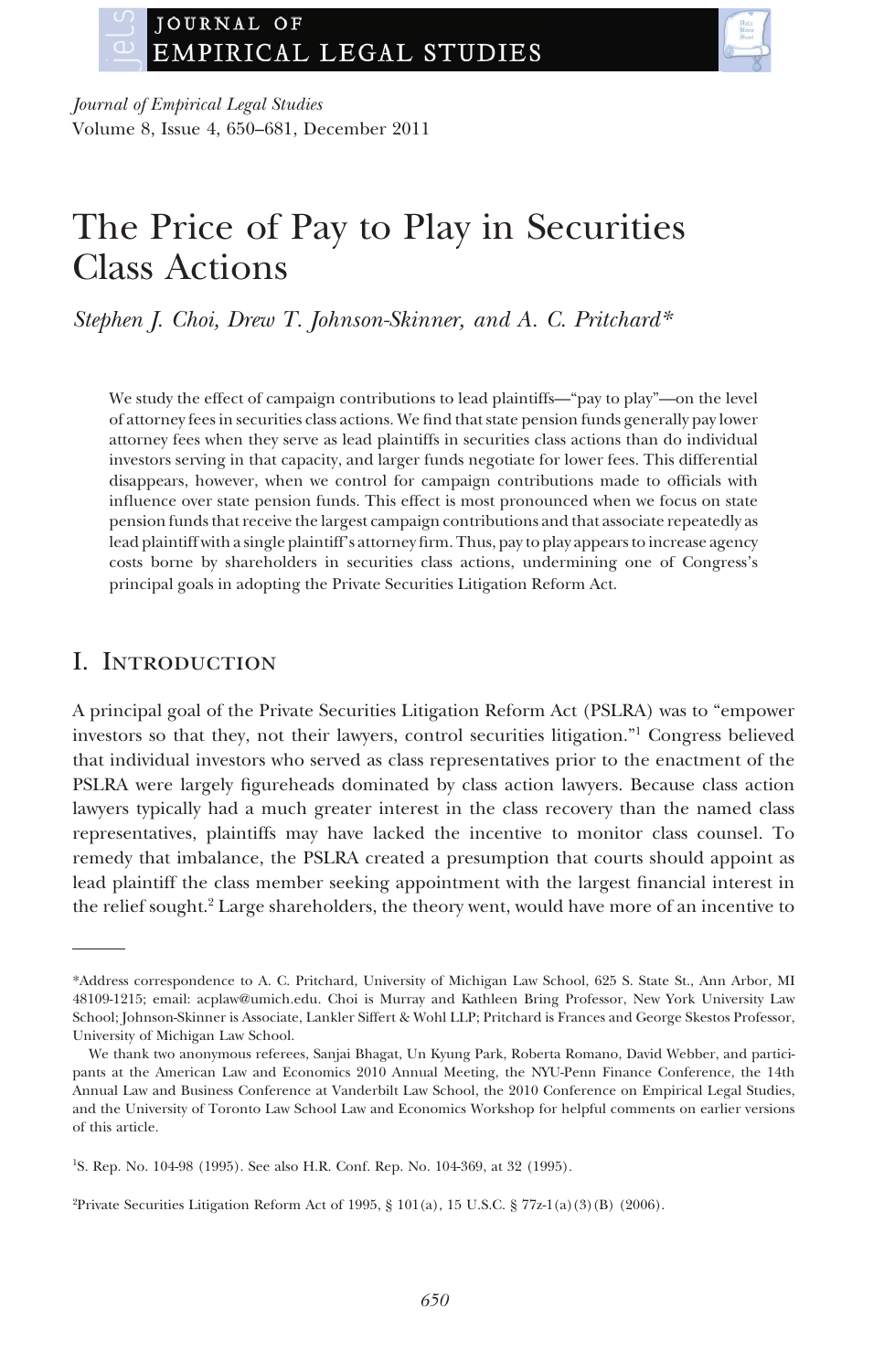oversee lawyers who represent the class. Congress hoped that institutional shareholders serving as lead plaintiffs would negotiate with class counsel over attorney fees, ensuring that a larger share of the recovery would accrue to the class members.

In some ways, it appears that the PSLRA's lead plaintiff provision has succeeded. After a slow beginning, institutional investors have stepped forward to serve as lead plaintiffs in a substantial number of cases. The PSLRA has changed the game for class action lawyers, who must now compete for the favor of institutional investors in order to be selected as counsel. There is evidence that this competition has played an important role in reducing the percentage of the class recovery that goes to paying lawyers post-PSLRA.

There have been rumors, however, of another form of competition to garner the favor of institutional lead plaintiffs. Most of the institutional investors that have agreed to serve as lead plaintiffs in securities class actions have been government-sponsored pension funds. Many of these funds are managed directly by politicians, such as state comptrollers, who must campaign to retain their current positions, or may have designs on higher offices. Alternatively, these funds are managed by political appointees, who typically owe their position to the state's governor. The political influence over these funds raises the question of whether law firms are making campaign contributions to politicians to enhance their chances of being selected to represent the funds. The available anecdotal evidence raises suspicion that class action law firms are buying lead counsel status with campaign contributions, that is, lawyers are paying to play. But do campaign contributions affect the level of attorney fees paid in securities class actions? In other words, what is the price paid by class members if lawyers are paying to play?

This article presents the results of an empirical study shedding light on that question. Looking at securities class actions filed between 2002 and mid-2007, we find that the presence of a state pension fund as lead plaintiff correlates with significantly lower attorney fees. We also find that larger funds, of all types, tend to negotiate lower attorney fees. State pension funds whose managers have received campaign contributions, however, appear to be less vigorous in negotiating attorney fees. The state pension funds whose officials received the largest contributions from the lead attorney firms negotiate for attorney fees that are statistically indistinguishable from the fees in cases with individual investors serving as lead plaintiffs. Thus, political contributions to lead plaintiffs appear to undermine at least one of Congress's objectives in enacting the PSLRA's lead plaintiff provision.

We proceed as follows. Section II provides background on the lead plaintiff provision and develops hypotheses relating to political influence on lead plaintiff pension funds. Section III describes our sample and sources of data. Section IV presents the results of the empirical tests of our hypotheses. Section V concludes with a discussion of the legal and policy implications of our findings.

# II. Background and Hypotheses

# *A. Prior Literature*

One of the abuses of securities class actions that Congress attempted to address in enacting the PSLRA was "the manipulation by class action lawyers of the clients whom they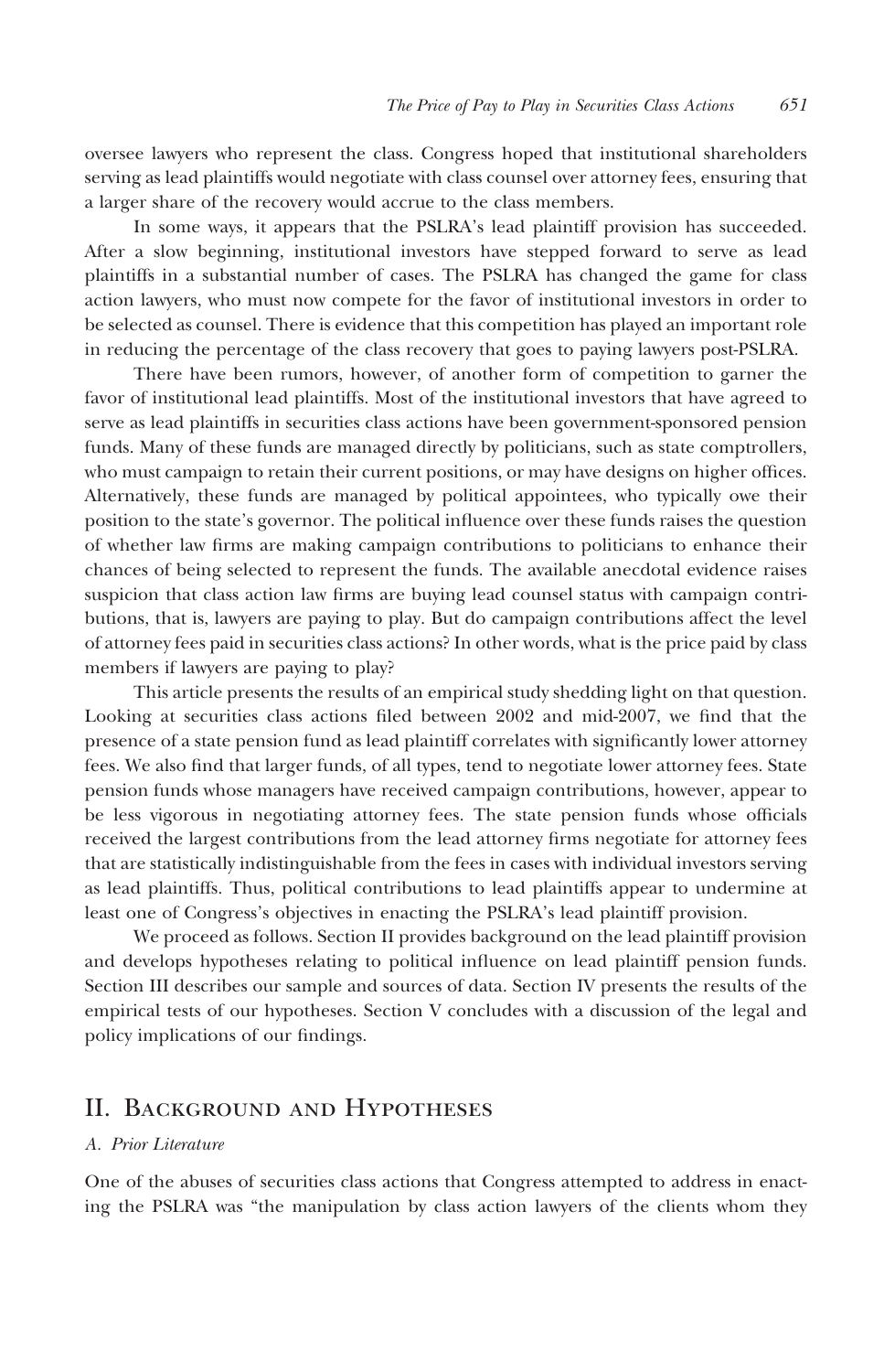purportedly represent."3 Congress found a potential solution to that problem in a proposal by Weiss and Beckerman (1995). Weiss and Beckerman argued that institutional investors, if placed in the lead plaintiff role, would act as effective monitors of plaintiffs' attorneys' actions in securities class action litigation. Congress acted on Weiss and Beckerman's proposal in adopting the PSLRA's lead plaintiff provision. That provision established a "rebuttable presumption . . . that the most adequate plaintiff . . . is the person or group of persons that . . . has the largest financial interest in the relief sought by the class."4 The PSLRA also stated that the most adequate plaintiff will "select and retain counsel to represent the class."5 The premise of the PSLRA's lead plaintiff provision is that larger investors, with larger stakes in the class recovery, would serve as more effective monitors of class counsel. By providing effective monitoring, the lead plaintiff would protect the interests of the absent class members.

Congress worried, however, about the potential for lead plaintiff monitoring to be undermined by side payments, leading Congress to include a provision in the PSLRA prohibiting non-pro-rata payments to the lead plaintiff.<sup>6</sup> Such payments were rumored to have been an issue in securities class actions prior to the adoption of the PSLRA. (Those rumors appear to have been well founded; several former partners of the Milberg Weiss law firm, now "Milberg," have gone to prison for hiding such payments from courts overseeing securities class actions (Selvin 2008).) Those payments raised concerns that class representatives would not have an incentive to protect the interests of absent class members. One measure of lead plaintiff monitoring is attorney fees; vigilant monitors presumably would negotiate lower fees, which would mean a greater net recovery for class members. Consistent with this theory, Perino (2008) finds that Milberg Weiss's attorney fees were significantly higher for cases in which side payments were made to lead plaintiffs (as identified in the indictment against the firm) than in those cases in which payments were not made.

There is considerable evidence that the PSLRA's lead plaintiff provision has led to improved monitoring of class counsel. Choi et al. (2005) report that public pension funds' participation as lead plaintiff increased significantly after the PSLRA's enactment. They also report that the presence of public pension funds correlates with high-value settlements. Simmons and Ryan (2005) and Cox and Thomas (2006) also report that institutional lead plaintiffs correlate with increased settlement amounts. Cox et al. (2008) similarly report that institutional investor lead plaintiffs, in particular public pension funds and labor unions, are positively related to larger settlement amounts. These studies suggest

<sup>3</sup> See H.R. Rep. No. 369, at 31 (1995), reprinted in 1996 U.S.C.C.A.N. 730, 1103.

 $415$  U.S.C. § 78u-4(a)(3)(B)(iii)(I).

 $515$  U.S.C. § 78u-4(a)(3)(B)(v).

 $615$  U.S.C. § 78u-4(a)(4).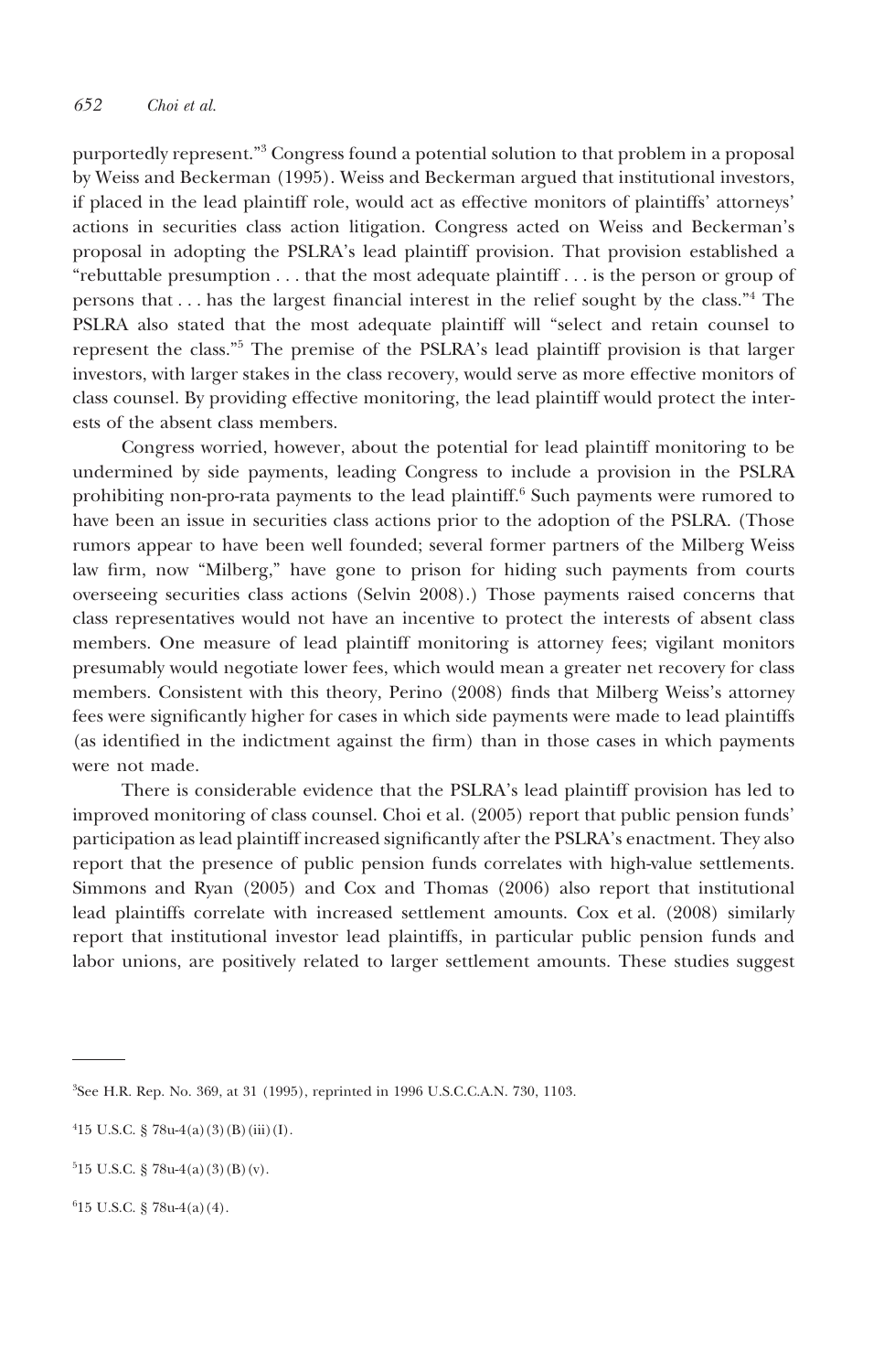that institutional investors who serve as lead plaintiffs may be promoting larger recoveries for shareholder class members.7

Choi et al. (2005) also examine the relationship of lead plaintiffs and attorney fees. They report that attorney fees, measured as a percentage of recovery, if anything, are higher with private institutional lead plaintiffs after the enactment of the PSLRA compared with the pre-PSLRA period; they also report no significant correlation exists between fees and public pension funds postenactment once they control for the size of the case. Their study looked only at cases filed from 1991 to 2000, so it antedates the time that institutional investors stepped forward in large numbers to serve as lead plaintiff. Perino (2006), looking at a larger sample of cases from 1995 to 2004, reports that attorney fees granted by a court are lower with public pension fund lead plaintiffs, even after controlling for the presence of accounting restatements and SEC investigations, which are indicators of potentially high-value cases.

There have been media reports of political contributions to the lead plaintiff being linked to the plaintiff's lead counsel selection for some time, but little systematic analysis. For example, *Fortune* magazine ran a story detailing political contributions received by former New York State Comptroller Carl McCall from the partners at Bernstein, Litowitz, Berger & Grossman (BLBG) (Weinberg & Fisher 2004). McCall received these contributions shortly before McCall chose BLBG to serve as the New York public pension fund's counsel in the *WorldCom* securities class action.

McCall was also involved in perhaps the most frequently cited example of pay to play in securities cases, *In re Cendant Corp. Litigation*. The district court in *Cendant* discovered that two law firms selected as lead counsel contributed nearly \$200,000 to McCall, who was the sole director of the New York public pension fund that was a lead plaintiff in the case (Dewan 2002). The district court in *Cendant*, however, declined to find that pay to play took place, and this finding was affirmed by the Court of Appeals for the Third Circuit.8 The *Cendant* court's skepticism that pay to play had an important influence on counsel selection is typical; a district court in California recently rebuffed as "speculative" arguments that political contributions created a conflict between the attorney and the class.<sup>9</sup> The court noted that "[c]ourts have long been less enamored of securities litigation pay-to-play arguments than litigants and the press."

Johnson-Skinner (2009) provides the first systematic effort to document pay to play. He presents summary statistics of law firm political contributions side by side with pension funds' selection of law firms as counsel in securities class actions from 2002 to 2006. He finds that law firms do contribute to the officials of funds that select them as class counsel in a substantial number of cases. By contrast, Webber (2010) rejects arguments that pay to play has a substantial influence on counsel selection based on his finding that the number of

<sup>7</sup> There may be a selection effect at work. If public pension funds choose only to participate as lead plaintiff when the litigation involves large potential damage amounts and a higher probability of recovery, there may be a correlation between public pension funds' participation and larger settlement amounts, but not a direct causal relationship. Because of the uncertain causality, we do not directly examine the link between pay to play and settlement amounts.

<sup>8</sup> In re Cendant Corp. Litig., 264 F.3d 201, 269 (3d Cir. 2002).

<sup>9</sup> In re Countrywide Fin. Corp. Sec. Litig., 273 F.R.D. 586, 604 (C.D. Cal. 2009).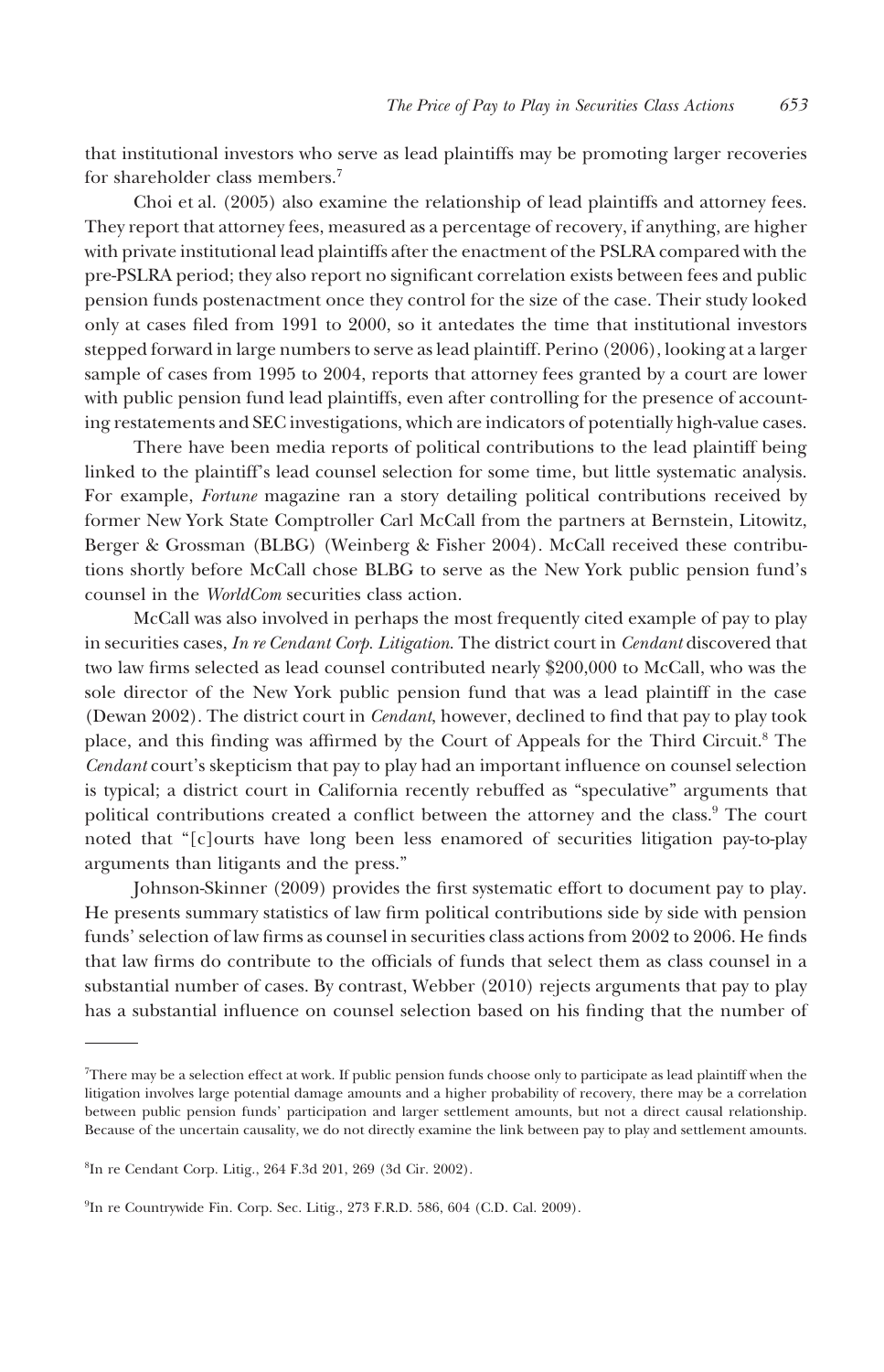politicians on pension fund boards correlates negatively with selection as lead counsel. Unlike Johnson-Skinner, however, Webber does not examine the influence of campaign contributions, which would seem to be a more direct measure of the incidence of pay to play.

Untangling the causal relation between the campaign contributions and the selection of lead counsel is difficult. On the one hand, campaign contributions may lead to a higher likelihood that a public pension fund lead plaintiff will select the contributing law firm as lead counsel. On the other hand, a law firm may simply provide superior legal services, leading both to greater law firm profits (and thus more campaign contributions) as well as a higher likelihood that the law firm will be selected as lead counsel. Neither Johnson-Skinner nor Webber addresses this causality issue. We focus in this study more directly on the conflict between the lead counsel and the class in our examination of attorney fees, which are assessed against the class recovery. We study the effect of campaign contributions on attorney fees.

# *B. Hypotheses*

As discussed above, Congress believed that individual investors serving as lead plaintiffs were ineffective monitors; plaintiffs with larger stakes in the class recovery were more likely to negotiate lower attorney fees with class counsel. The PSLRA's lead plaintiff provision encourages institutional investors to step forward as plaintiffs, but these investors vary in their size and sophistication. State-level public pension funds are typically the largest and most sophisticated. Smaller institutions, however, such as local government and labor union pension funds, have also volunteered to serve as lead plaintiffs. Finally, individuals continue to serve as lead plaintiffs in a substantial percentage of cases.

With their large, diverse portfolios, state pension funds have the greatest leverage because they can offer lawyers additional opportunities to serve as lead counsel in subsequent cases. The PSLRA limits the number of times any one entity or individual may serve as lead plaintiff to no more than five times in any three-year period, $10$  but this restriction is subject to rebuttal. Moreover, individual state pension fund officials may control a number of different pension funds, enabling them to skirt the PSLRA's limit. For example, in Louisiana, the Chairman of the Louisiana Senate Retirement Committee sits on the board of trustees for the Louisiana Municipal Police Employees' Retirement System, the Teachers' Retirement System of Louisiana, and the Louisiana Sheriffs' Pension and Relief Fund, among others.

We postulate a continuum of investor types when it comes to negotiating over attorney fees, with larger institutions, such as state pension funds, being the most effective in negotiating lower fees.<sup>11</sup> Other institutions, such as local government pension

<sup>&</sup>lt;sup>10</sup>See Private Securities Litigation Reform Act of 1995, 15 U.S.C. §  $77z-1(a)(3)(B)(vi)$  (2006).

<sup>&</sup>lt;sup>11</sup>Larger funds and state pension funds may negotiate lower fees either because they are better at bargaining with the plaintiffs' attorneys or because they are better monitors of attorney effort and therefore can stimulate increased attorney effort without promising the attorneys an increased share of a potential settlement. In either case, we predict that larger funds and state pension funds will generally correlate with lower attorney fees unless, as our article examines, the fund officials receive large campaign contributions from the law firm representing the class.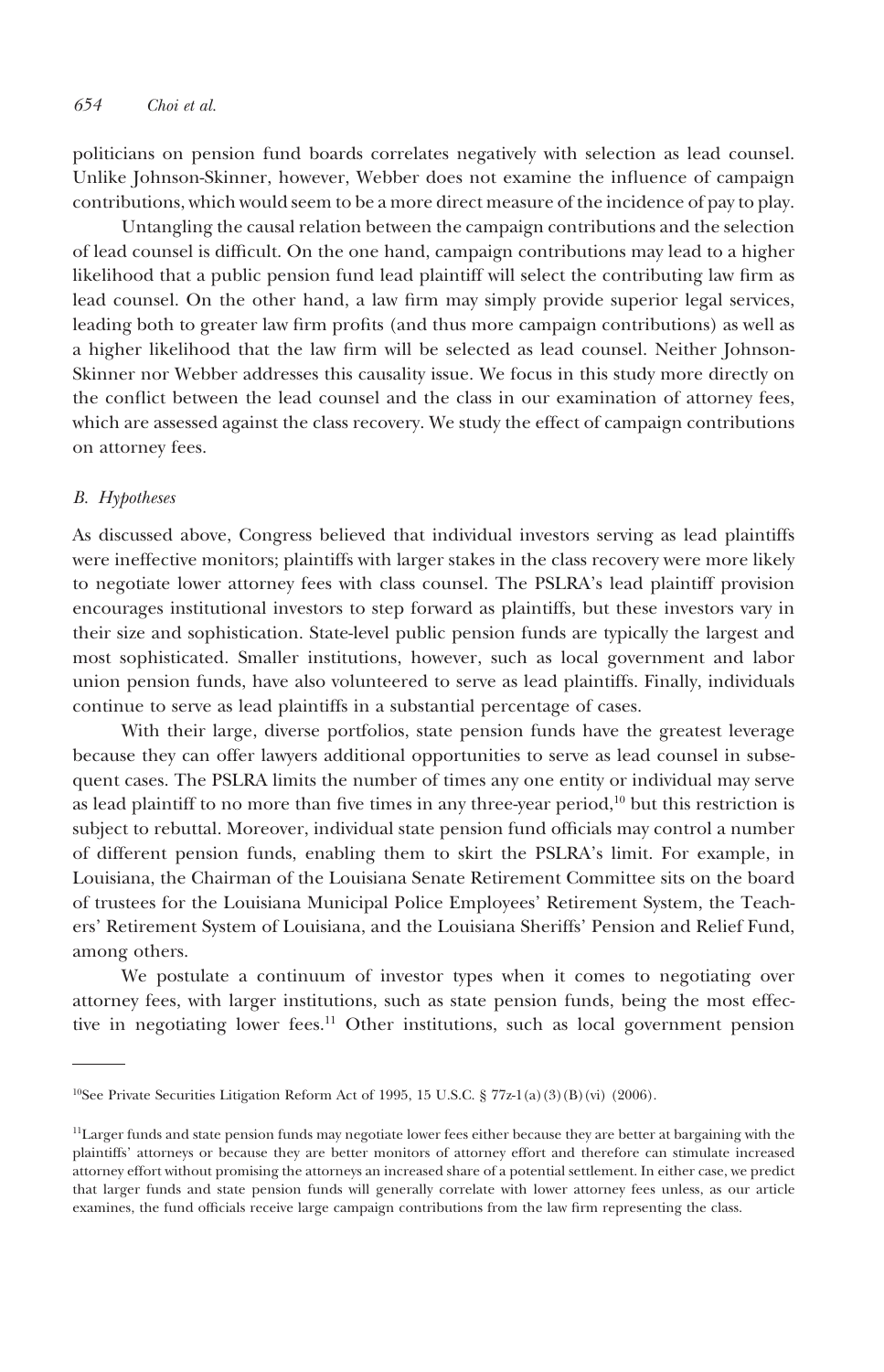funds and labor unions, may have a greater stake than individual investors, but they may lack the legal sophistication and bargaining power of the large state pension funds. We postulate that individual investors will exercise the least influence in negotiating over attorney fees.

Hypothesis 1: State public pension funds will negotiate the lowest attorney fees, local government pension funds and labor unions will negotiate intermediate fees, and individual lead plaintiffs will negotiate the highest.

Hypothesis 1 follows the governing premise of the PSLRA's lead plaintiff provision in positing that investors with a larger stake in the class recovery will serve as better monitors of the class's interests. This incentive for better monitoring, however, may be undermined if the decisionmakers for the institutional lead plaintiffs receive a selective benefit—for example, campaign contributions—not shared by other class members. Congress worried about the effect of selective benefits when it adopted the prohibition against non-pro-rata payments to class members discussed above.

We use attorney fees as our measure of lead plaintiff monitoring. We hypothesize that political contributions to state pension funds acting as the lead plaintiff—we call plaintiffs that have received contributions "conflicted"—may reduce the incentive of the lead plaintiffs to negotiate vigorously with the lead counsel and may lead to correspondingly higher attorney fees. Moreover, we postulate that attorney fees are likely to correlate with the size of the contributions to the state pension funds—the greater the contribution, the greater the fee.

Hypothesis 2: Attorney fees negotiated by conflicted state pension fund lead plaintiffs will be no different than attorney fees negotiated by individual plaintiffs.

Hypothesis 3: Attorney fees will correlate with the size of the political contributions made to the state pension fund lead plaintiffs.

Hypothesis 3 postulates that larger political contributions create more conflict with the interests of class members. We also posit that larger political contributions will also diminish the incentives of state pensions with greater assets under management and/or higher losses in a particular case to negotiate for lower attorney fees. These state pensions would normally have a greater ability and incentive to monitor plaintiffs' attorneys. To the extent political contributions affect the incentives of such pension funds, the impact on attorney fees will be correspondingly larger as a result.

Another measure of that conflict is the pervasiveness of those contributions and the strength of the connection between state pensions and particular law firms. Do state pensions select different law firms as lead counsel for different cases, or do they frequently select the same law firm? Are they more likely to select the same firm if the firm made campaign contributions to fund officials? If a fund is consistently represented by the same law firm, and that firm has made campaign contributions to fund officials, the fund may scrutinize fees less carefully. Accordingly, we postulate that state pension fund lead plaintiffs who are frequently represented by the same class counsel who made campaign contributions are likely to agree to pay higher fees relative to other state pension funds.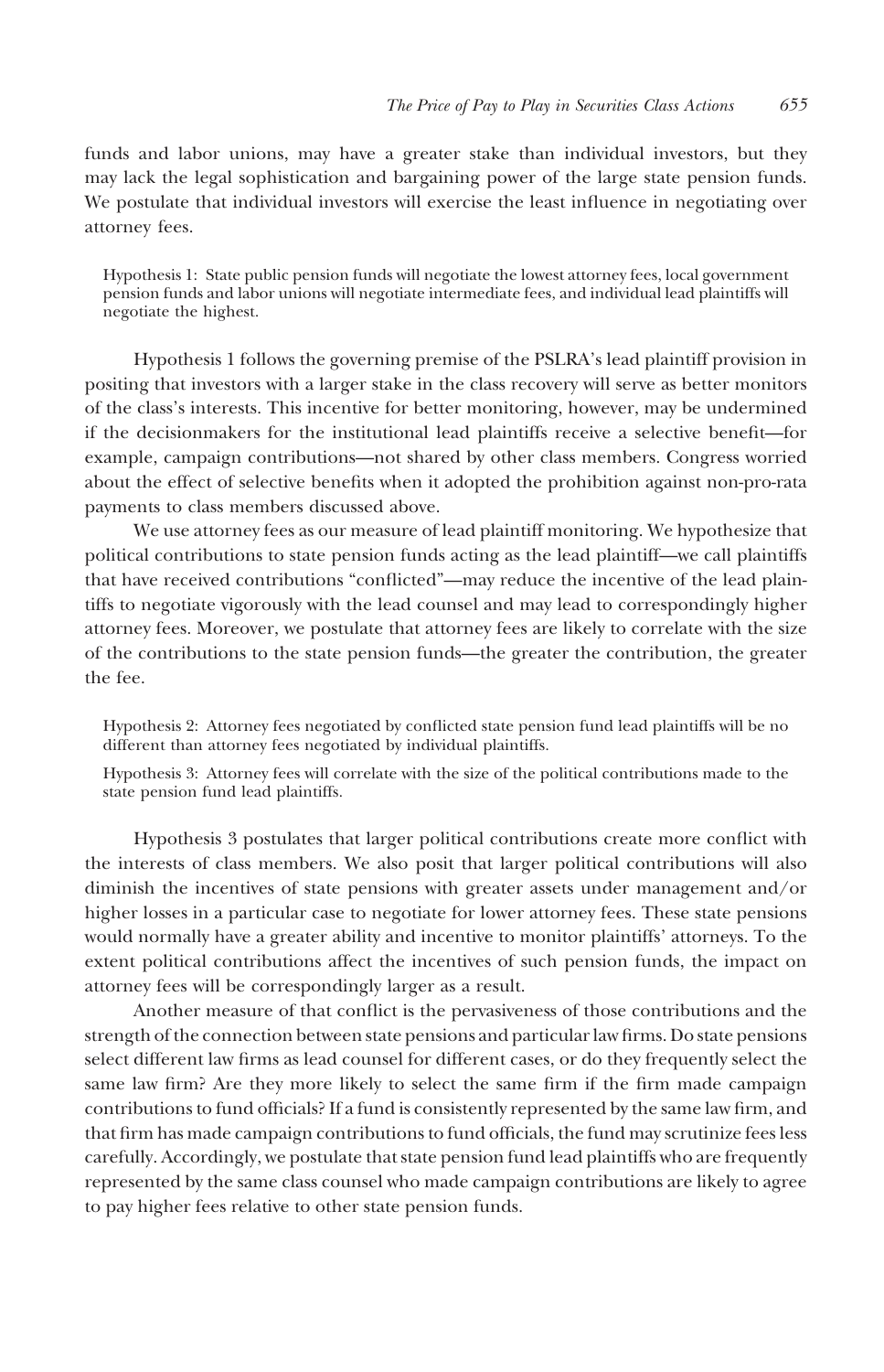Hypothesis 4: Attorney fees will be higher in cases in which the state pension fund lead plaintiffs are frequently represented by the same securities class actions attorneys who have made campaign contributions.

# III. Sample and Descriptive Statistics

# *A. Sample*

To test our hypotheses, we use the securities class actions filed from 2002 to mid-2007.<sup>12</sup> We obtain the suits from the Stanford Securities Clearinghouse. We exclude cases in which financial firms (SIC 6000 to 6999) are the primary defendant because of the different regulatory regime that applies to them; with this exception, we analyze the population of suits filed during this period.

Our key dependent variable is the requested attorney fee award negotiated between the lead plaintiff and the lead counsel measured as a percentage of the settlement amount (Atty\_Fee). We obtain the requested fee from fee motions filed in connection with settlements, which must be approved by the court. We accordingly have attorney fee information only for settled cases.

Table 1 shows that slightly more than half the cases filed during our sample period have been settled, giving us 408 settled class actions. The filing years for our settled cases are

| Panel A: Full Sample       |                                                      |                |         |
|----------------------------|------------------------------------------------------|----------------|---------|
| Outcome                    |                                                      | Freq.          | Percent |
| Settlement                 |                                                      | 408            | 54.11   |
| Settlement $\leq$ \$3 M.   |                                                      | 102            | 13.53   |
| Settlement >\$3 M.         |                                                      | 306            | 40.58   |
|                            | Trial verdict or judgment on pleadings for plaintiff | $\overline{2}$ | 0.27    |
| Dismissal                  |                                                      | 327            | 43.37   |
| Class certification denied |                                                      | $\overline{2}$ | 0.27    |
|                            | Summary judgment or trial verdict for defendant      | 15             | 1.99    |
| Total                      |                                                      | 754            | 100.00  |
| Panel B: Settlement Sample |                                                      |                |         |
| Year of Filing             | Freq.                                                |                | Percent |
| 2002                       | 113                                                  |                | 27.70   |
| 2003                       | 79                                                   |                | 19.36   |
| 2004                       | 90                                                   |                | 22.06   |
| 2005                       | 69                                                   |                | 16.91   |
| 2006                       | 50                                                   |                | 12.25   |
| 2007                       | 7                                                    |                | 1.72    |
| Total                      | 408                                                  |                | 100     |

Table 1: Sample Description

 $12$ The sample is based on the data set in Choi (2011).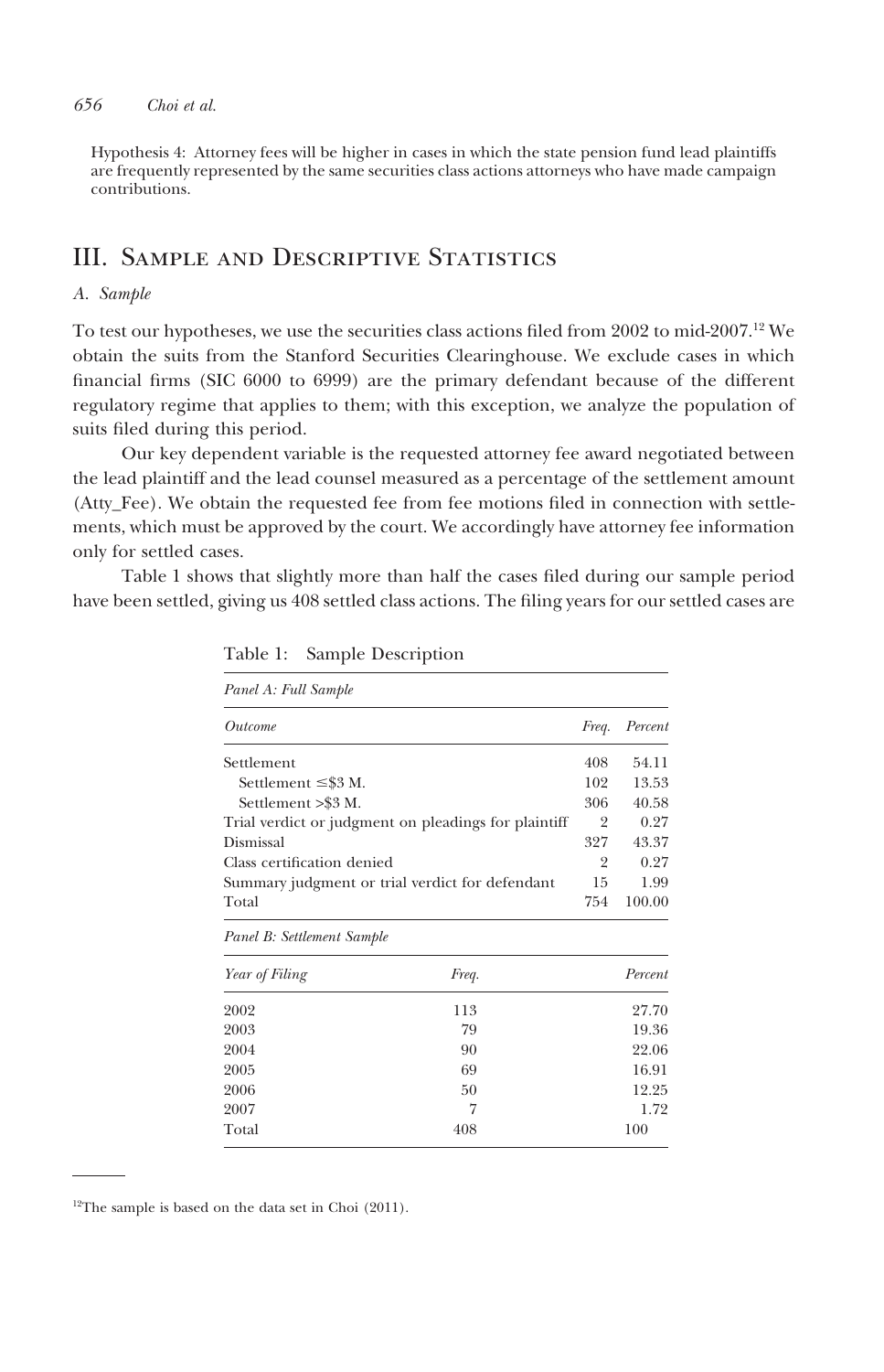|                       | N   | Mean     | Median   | <b>SD</b> |
|-----------------------|-----|----------|----------|-----------|
| Rule $10b-5$          | 398 | 0.965    | 1.000    | 0.184     |
| Section 11            | 398 | 0.214    | 0.000    | 0.410     |
| Section 14            | 398 | 0.038    | 0.000    | 0.191     |
| Restatement           | 395 | 0.468    | 0.000    | 0.500     |
| Gov't investigation   | 395 | 0.527    | 1.000    | 0.500     |
| Officer termination   | 395 | 0.392    | 0.000    | 0.489     |
| Auditor termination   | 395 | 0.078    | 0.000    | 0.269     |
| Insider trading       | 394 | 0.523    | 1.000    | 0.500     |
| Settlement amount     | 400 | 58.9     | 7.4      | 374.3     |
| Market capitalization | 391 | 4335.7   | 497.6    | 15730.0   |
| Turnover              | 385 | 0.876    | 0.976    | 0.206     |
| Minimum return        | 386 | $-0.286$ | $-0.269$ | 0.147     |
| High tech             | 397 | 0.161    | 0.000    | 0.368     |
| <b>FDA</b>            | 395 | 0.041    | 0.000    | 0.197     |
| Resolution time       | 392 | 1143.7   | 1039.5   | 477.9     |
| Top attorney firm     | 344 | 0.552    | 1.000    | 0.498     |
|                       |     |          |          |           |

Table 2: Summary Statistics for Settled Class Actions

NOTE: Variable definitions are in the Appendix.

somewhat skewed toward the beginning of the sample period, as many of the suits filed in the later years remain unresolved.

### *B. Control Variables*

Descriptive statistics regarding the cases are presented in Table 2. We use the following set of variables in each of our multivariate models as controls (collectively referred as "Case Controls"). The controls are relevant to the strength of the case, which is likely to determine the difficulty of extracting a settlement. More difficult cases may generate higher attorney fees. We collect information on key aspects of the litigation from the last amended complaint available for each class action.<sup>13</sup>

From the complaints, we collect information about the causes of action alleged to create indicator variables for those causes. Over 95 percent of the cases alleged a Rule 10b-5 claim under the Securities Exchange Act of 1934; 21.4 percent of the cases alleged a Section 11 claim under the Securities Act of 1933 (Section 11); 3.8 percent of the cases alleged a Section 14(a) claim under the Securities Exchange Act of 1934 (Section 14). Section 11 is available only for material misstatements and certain omissions in the registration statement used in a public offering, but it allows for a substantially greater chance of surviving a motion to dismiss because Section 11 does not require plaintiffs to plead fraudulent intent, and loss causation and due diligence are affirmative defenses, rather than elements of the claim. Claims under Section 14 of the Exchange Act relating to misstatements in a proxy statement have a lower standard for state of mind and loss causation than Rule 10b-5.

 $13$ As described in Choi (2011), the complaints and other securities-docket-related documents were collected from the PACER website.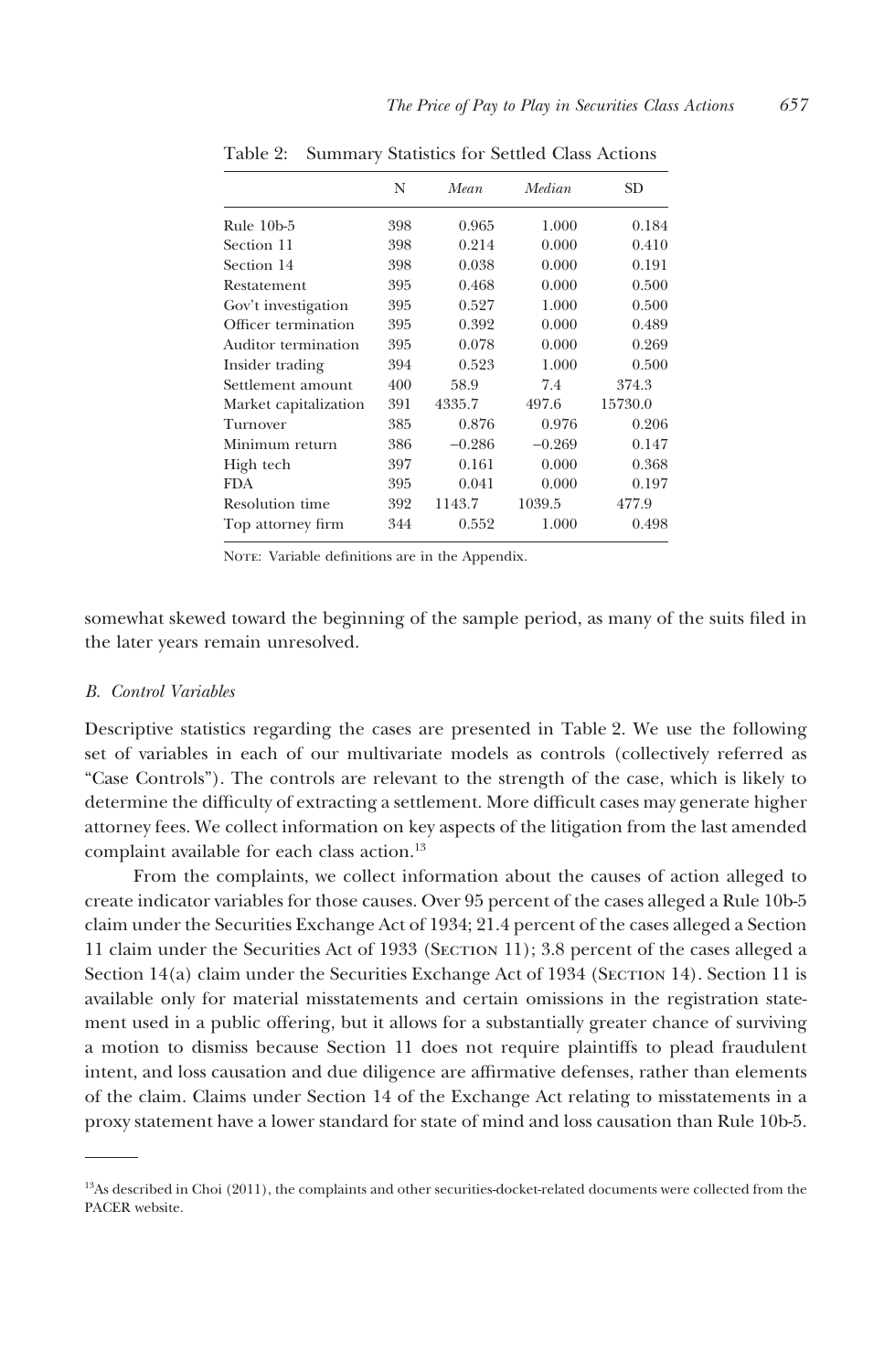We also include as controls certain indicator variables based on the allegations in the complaint. These allegations are intended to satisfy the pleading standards, which are the principal barriers to recovery in securities class actions (Johnson et al. 2007). We include in our Case Controls variables for SEC and other government investigations (gov't investigation) and accounting restatements (restatement), each a high-profile adverse event and the most common events triggering these suits. The presence of a government investigation or a restatement indicates a higher likelihood of wrongdoing and thus a stronger case for the plaintiffs. The overall strength of the case will also be bolstered if the firm has terminated a top officer, including the chief executive officer, chief operating officer, and chief financial officer (OFFICER TERM.) or its auditor (AUDITOR term.), due to events relating to the fraud. We also include whether the complaint alleges insider trading (insider trading), which suggests fraudulent intent.

We also include variables in our Case Controls relating to the firm-specific characteristics of the defendant issuer, which correlate with the damages measure and the defendant's ability to pay a settlement. We include a measure of firm size, measured as market value of equity measured at the end of the fiscal year preceding the beginning of the class period (MARKET CAPITALIZATION). Larger firms may have greater resources to defend against a class action. On the other hand, larger firms may also be better able to pay a settlement, leading to more vigorous prosecution of the case by plaintiffs' attorneys. We include the settlement amount (settlement amount) because prior studies report a close relationship between settlement amount and the attorney fee award (e.g., Eisenberg & Miller 2004). To control for possible nonlinearities in the relationship between attorney fees and the settlement amount, we include the settlement amount squared (SETTLEMENT  $\text{AMOUNT}^2$ ). We also include the share turnover during the class period (TURNOVER) and the minimum one-day return during the class period plus the day after the end of the class period (MINIMUM RETURN) for the company at issue in the complaint. These variables are correlated with the amount of potential damages investors may obtain in a securities class action (e.g., Jones & Weingram 1996; Francis et al. 1994). The greater the turnover (which increases cumulatively with class period length) and minimum return, the greater the computed damage measure under Rule 10b-5.

We also include two industry controls that may relate to case strength and loss causation. Firms in the high-technology sector (high tech)14 may have stock prices that are particularly vulnerable to declines in sales or earnings. Additionally, firms involved in the pharmaceutical and medical devices industries may experience steep stock price declines if the U.S. Food and Drug Administration denies approval of their new products. To capture this effect, we include an indicator variable (FDA) equal to 1 if the last amended complaint for the class action contains allegations based on Food and Drug Administration related disclosures; 0 otherwise.

The attorney fees may depend on time needed to resolve the litigation. If a case settles soon after the initial filing, the plaintiffs' attorneys may face reduced risk and have expended little effort—resulting in a lower attorney fee as a percentage of the settlement

<sup>&</sup>lt;sup>14</sup>We define HIGH TECH as equal to 1 if the firm is in SIC codes  $3570-3577$  or  $7370-7379$ ; 0 otherwise.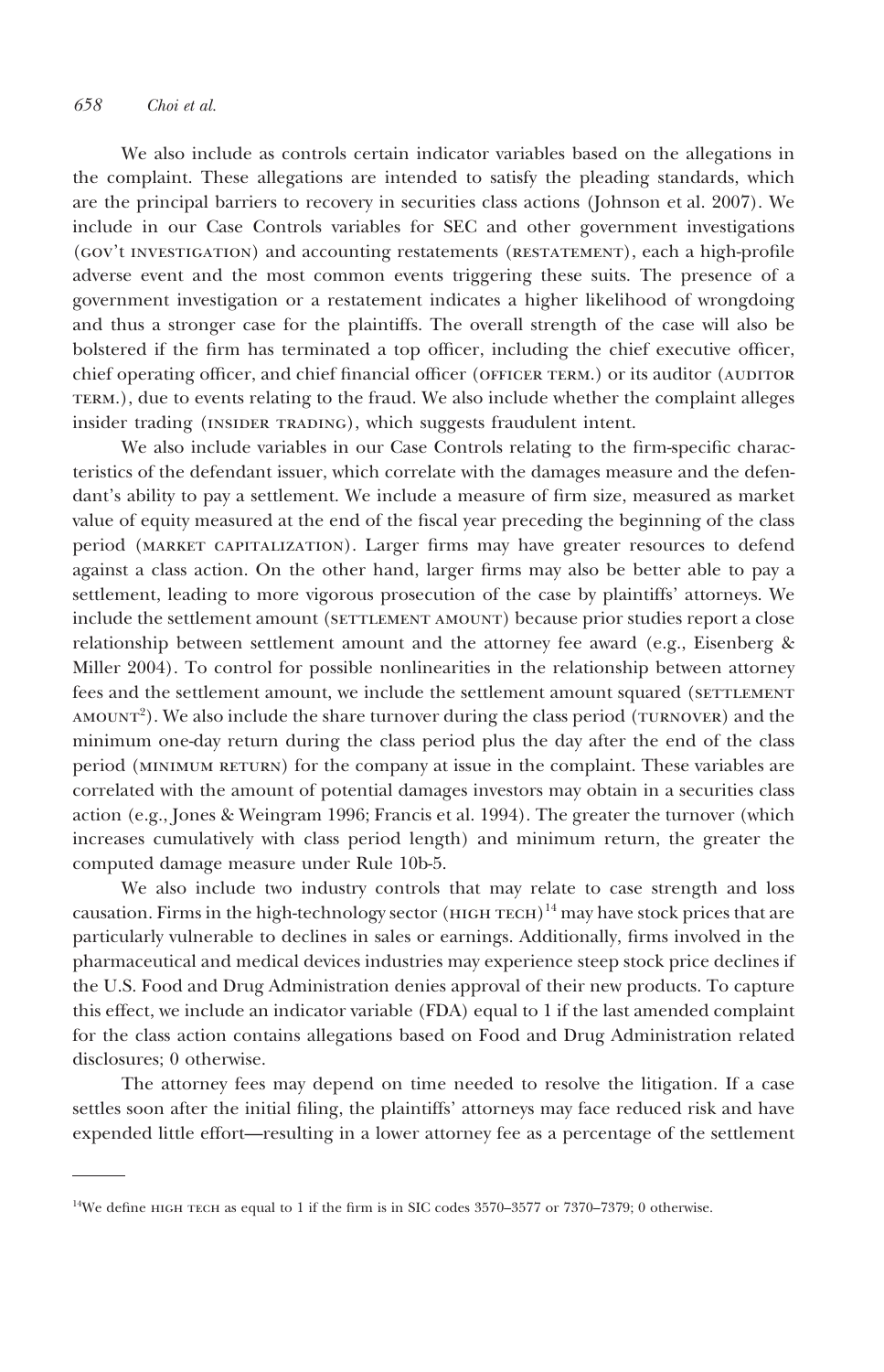amount. In contrast, if a case settles only after lengthy discovery and settlement negotiations, the attorneys face greater risk and will have expended more effort—resulting in a higher attorney fee as a percentage of the settlement amount. Accordingly, we include the number of days from the initial filing of suit to the settlement date as a control (RESOLUTION time).

Finally, the attorney fees may also turn on the identity of the plaintiffs' law firm. Larger law firms may have economies of scale that allow them to charge a lower fee, all else equal, for the same amount of work and results in a securities class action. We define a variable,  $\text{top}$  attorney firm, as equal to 1 if any of the lead counsel in the specific class action participated 50 or more times as a lead counsel in a class action in the data set; 0 otherwise. The top attorney firms include Milberg Weiss Bershad Hynes & Lerach LLP, Milberg Weiss Bershad & Schulman LLP, Lerach Coughlin Stoia Geller Rudman & Robbins LLP, and Schiffrin & Barroway LLP.

# *C. Plaintiff Type*

For each class action, we collect data from PACER, Westlaw, and the Securities Class Action Clearinghouse on the federal district court docket and the motions for lead plaintiff. Lead plaintiffs usually are combined in a lead plaintiff group of several investors. These groups typically are created to resolve disputes among plaintiffs' attorney firms competing to be named as counsel to the class (Choi 2011). Individuals are the type of plaintiff that Congress found wanting when it enacted the PSLRA.

Table 3, Panel A provides descriptive statistics regarding the type of investors selected as lead plaintiffs. Institutional investors appear as part of the lead plaintiff group in over half (58.9 percent) of the cases in our sample, confirming earlier work showing that institutional investors are important players in securities class actions. Public pension funds appear in 18.7 percent of the cases in our sample; with slightly more state (9.7 percent) than local (9.0 percent) funds. Labor unions (21.7 percent) and other institutions (26.7 percent) are also well represented. Individuals, however, continue to predominate as class representatives; they are the only members of the lead plaintiff group in 41.2 percent of the cases. State pension funds are the primary focus of our analysis; individual lead plaintiffs provide the baseline for comparison.

Table 3, Panel B provides descriptive statistics comparing the assets under management and losses related to the class actions for the different types of institutions acting as lead plaintiff.15 As expected, the state pension funds are larger than their local counterparts and labor union funds. The average (median) state pension fund in our sample has nearly \$20.4 billion (\$11.2 billion) under management, while the local funds manage an average of \$7.0 billion (\$0.4 billion). The difference between the two means is significant at the 1 percent level. State pension funds also had larger securities losses related to the class action. The average (median) state pension fund in our sample had \$10.4 million (\$1.9 million) losses in cases for which it acted as lead plaintiff while the local funds averaged losses of \$1.3

<sup>&</sup>lt;sup>15</sup>Data on assets were collected from FreeERISA.com or from the pension fund's annual report. The assets measurement is for 2005. Data are not available on the assets of other institutions or individuals.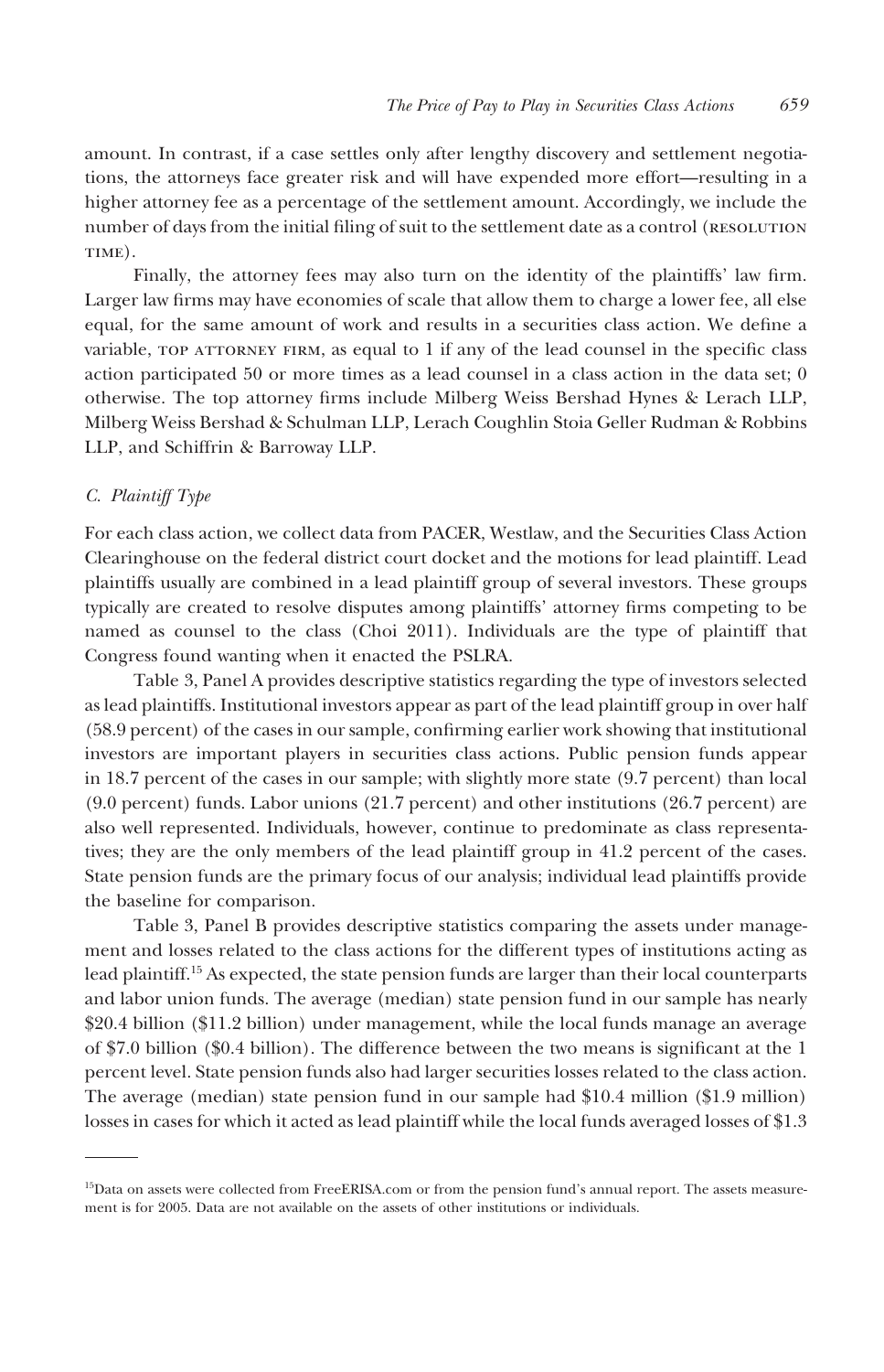| Panel A: Lead Plaintiff Types                  |        |                                                       |         |        |                     |         |                                              |           |
|------------------------------------------------|--------|-------------------------------------------------------|---------|--------|---------------------|---------|----------------------------------------------|-----------|
| Lead Plaintiff                                 |        | Cases with at Least One<br>Lead Plaintiff of the Type |         |        | Percentage of Cases |         | Mean Fraction of<br>Lead Plaintiffs per Case |           |
| <b>Institution</b>                             |        | 165                                                   |         |        | 58.9%               |         |                                              |           |
| <b>Public Pension</b>                          |        | 75                                                    |         |        | 18.7%               |         | 0.149                                        |           |
| State                                          |        | 39                                                    |         |        | 9.7%                |         | 0.071                                        |           |
| Local                                          |        | 36                                                    |         |        | 9.0%                |         | 0.078                                        |           |
| Labor union                                    |        | 87                                                    |         |        | 21.7%               |         | 0.156                                        |           |
| Other institution                              |        | 107                                                   |         |        | 26.7%               |         | 0.171                                        |           |
| Lead Plaintiff                                 |        | Cases                                                 |         |        | Percentage of Cases |         |                                              |           |
| Individual only                                |        | 165                                                   |         |        | 41.2%               |         |                                              |           |
| Total cases with lead<br>plaintiff information |        | 401                                                   |         |        | 100.0%              |         |                                              |           |
| Panel B: Pension Fund Assets and Losses        |        |                                                       |         |        |                     |         |                                              |           |
| <b>Lead Plaintiff</b>                          |        | N                                                     | Mean    | p 25   |                     | Median  | p 75                                         | <b>SD</b> |
| Public pension                                 | Assets | 72                                                    | 14280.3 |        | 579.2               | 5109.7  | 16864.8                                      | 20893.7   |
|                                                | Losses | 49                                                    | 4.8     |        | 0.2                 | 0.9     | 2.9                                          | 12.1      |
| <b>State</b>                                   | Assets | 39                                                    | 20402.0 | 5584.2 |                     | 11225.9 | 36422.3                                      | 22877.9   |
|                                                | Losses | 19                                                    | 10.4    |        | 0.7                 | 1.9     | 14.4                                         | 18.1      |
| Local                                          | Assets | 33                                                    | 7045.5  |        | 112.1               | 447.6   | 3666.4                                       | 15729.0   |
|                                                | Losses | 30                                                    | 1.3     |        | 0.1                 | 0.5     | 1.4                                          | 2.5       |
| Labor union                                    | Assets | 85                                                    | 1160.1  |        | 222.7               | 507.3   | 919.4                                        | 2881.7    |
|                                                | Losses | 61                                                    | 1.0     |        | 0.1                 | 0.3     | 0.6                                          | 2.4       |
| Panel C: Requested Attorney Fees               |        |                                                       |         |        |                     |         |                                              |           |
|                                                |        | Cases with at Least One                               |         |        |                     |         |                                              |           |
| Lead Plaintiff                                 |        | Lead Plaintiff of the Type                            |         | Mean   | p 25                | Median  | p 75                                         | SD        |
| Public pension                                 |        | 61                                                    |         | 0.215  | 0.180               | 0.225   | 0.250                                        | 0.057     |
| State                                          |        | 36                                                    |         | 0.196  | 0.168               | 0.195   | 0.246                                        | 0.052     |
| Local                                          |        | 25                                                    |         | 0.242  | 0.225               | 0.250   | 0.250                                        | 0.053     |
| Labor union                                    |        | 76                                                    |         | 0.253  | 0.243               | 0.250   | 0.300                                        | 0.058     |
| Other institution                              |        | 99                                                    |         | 0.265  | 0.250               | 0.250   | 0.300                                        | 0.054     |
| Individual only                                |        | 138                                                   |         | 0.280  | 0.250               | 0.300   | 0.300                                        | 0.051     |
| Total                                          |        | 353                                                   |         | 0.262  | 0.250               | 0.250   | 0.300                                        | 0.058     |

# Table 3: Lead Plaintiffs for Settled Class Actions

NOTE: In Panel A, mean fraction of lead plaintiffs per case is computed based on the mean across all cases with a settlement where we had lead plaintiff information. Attorney fee requests are a percentage of the settlement amount. In Panel B, assets are in millions of dollars, measured as of 2005. Losses are in millions of dollars.

million (\$0.5 million). The difference between the two means is significant at the 5 percent level. Labor unions manage the least in assets, with an average of \$1.2 billion (\$0.5 billion), with correspondingly lower losses, an average of \$1.0 million (\$0.3 million).

Panel C of Table 3 reports the mean requested attorney fees for the settlements in our sample broken down by plaintiff type. Overall, the mean fee request is 26.2 percent of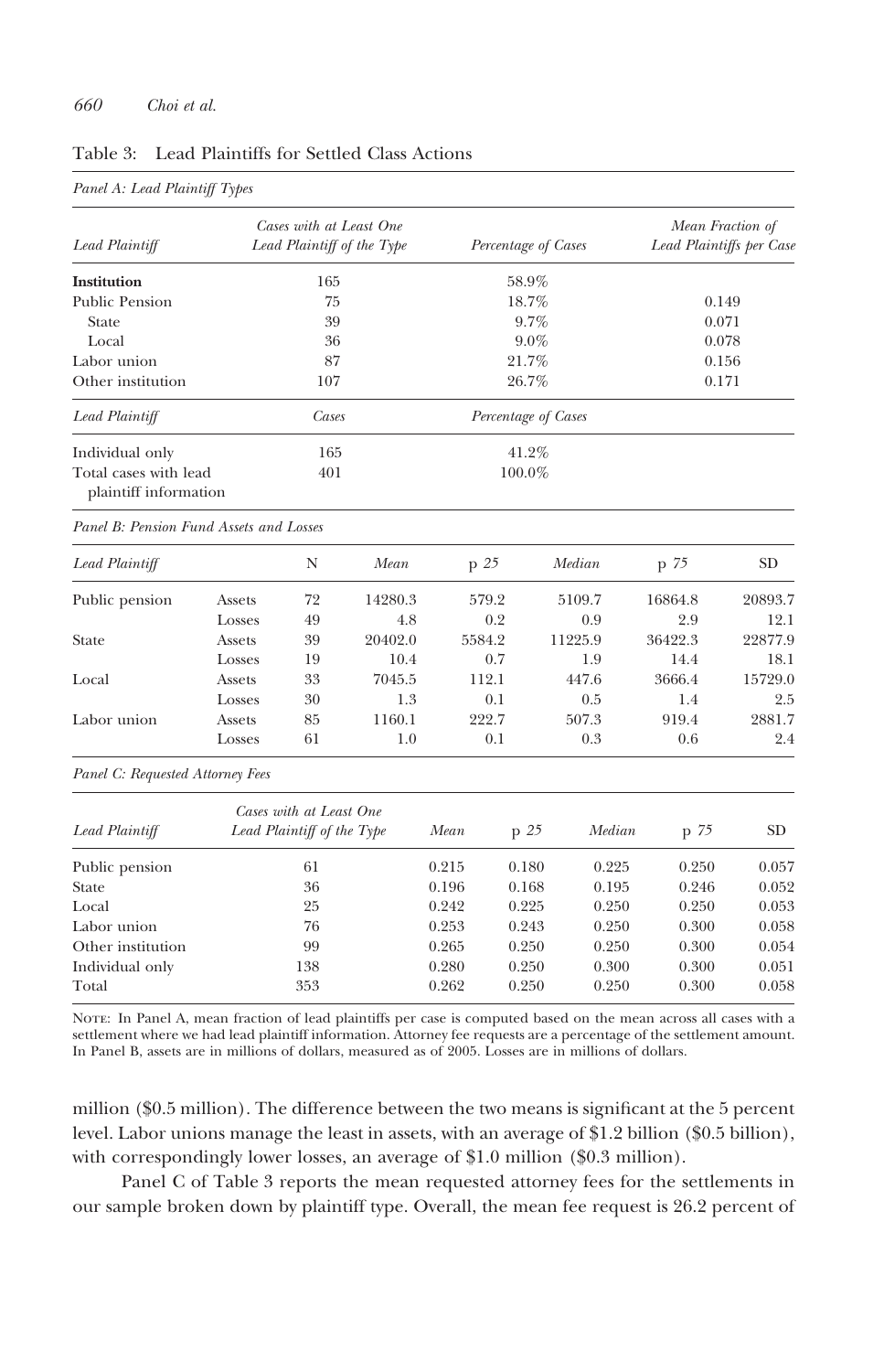the settlement amount. The smallest requested fee in our sample was 7 percent and the largest was 35 percent. The mean requested fee for cases involving at least one state pension lead plaintiff is 19.6 percent of the settlement amount. In comparison, the mean requested fee for cases in which the lead plaintiffs are individuals is 28.0 percent of the settlement amount.

### *D. Political Contributions*

Having identified the lead plaintiffs in our sample, we collected data on contributions to politicians connected to state pension funds. We first identified the membership of the controlling boards of the plaintiff institutions at the time the case was filed. For board positions that were ex officio, we determined who held the relevant office at the time of filing the complaint. For positions that were appointed by an elected official, we also determined who held that elected office at the time of filing.

Next, we identified the plaintiff law firms that were selected as counsel by the funds in each case. If there was more than one plaintiff law firm for a given case, which was typically the case when there was more than one lead plaintiff in the case, all the lead plaintiffs and all the law firms were grouped together. For purposes of determining the total level of campaign contributions, we treated a contribution by any law firm to any public pension lead plaintiff as a contribution.

We then used state-level campaign finance filings to find instances of political contributions from the identified law firms to any of the elected officials associated with the pension funds that actually selected the firms.<sup>16</sup> We searched for contributions from 1998 through 2008. The search allowed us to look for both contributions by the firm and by individuals who list the firm as their employer. Note that this method is underinclusive as it typically does not discover any donors who did not indicate their employer. We also searched for contributions to the relevant elected officials' state political party committees (e.g., the state Democratic Party for a Democrat) in an attempt to find indirect contributions.17

We use these contribution data to construct two variables. The first, CONTRIBUTIONfund officials, includes contributions made to officials who serve on the governing body of the state pension fund, or who appoint members of the governing body of the fund. We include contributions from a four-year window, beginning two calendar years prior to the suit filing and ending one calendar year after. This four-year window allows us to limit the contributions to those most directly related to the suit filing, while still ensuring that one election cycle would be included.<sup>18</sup> The second, CONTRIBUTION-ALL STATE OFFICIALS,

<sup>18</sup>Use of this window required the exclusion of one observation that had two elections during the four-year window.

<sup>&</sup>lt;sup>16</sup>The source of these data is followthemoney.org.

 $17$ Our data are underinclusive in another way because we were unable to locate systematic data for contributions to local politicians affiliated with the local pension funds in our sample. We found press reports of such contributions in isolated cases, and a handful of large municipalities have websites showing such contributions to funds in our sample. We could not collect these data for the majority the local government pension funds in our sample, however, so we have not relied on any contributions to local politicians in our analysis. Thus, our findings are likely to understate the influence of pay to play, which appears to also affect local pension funds.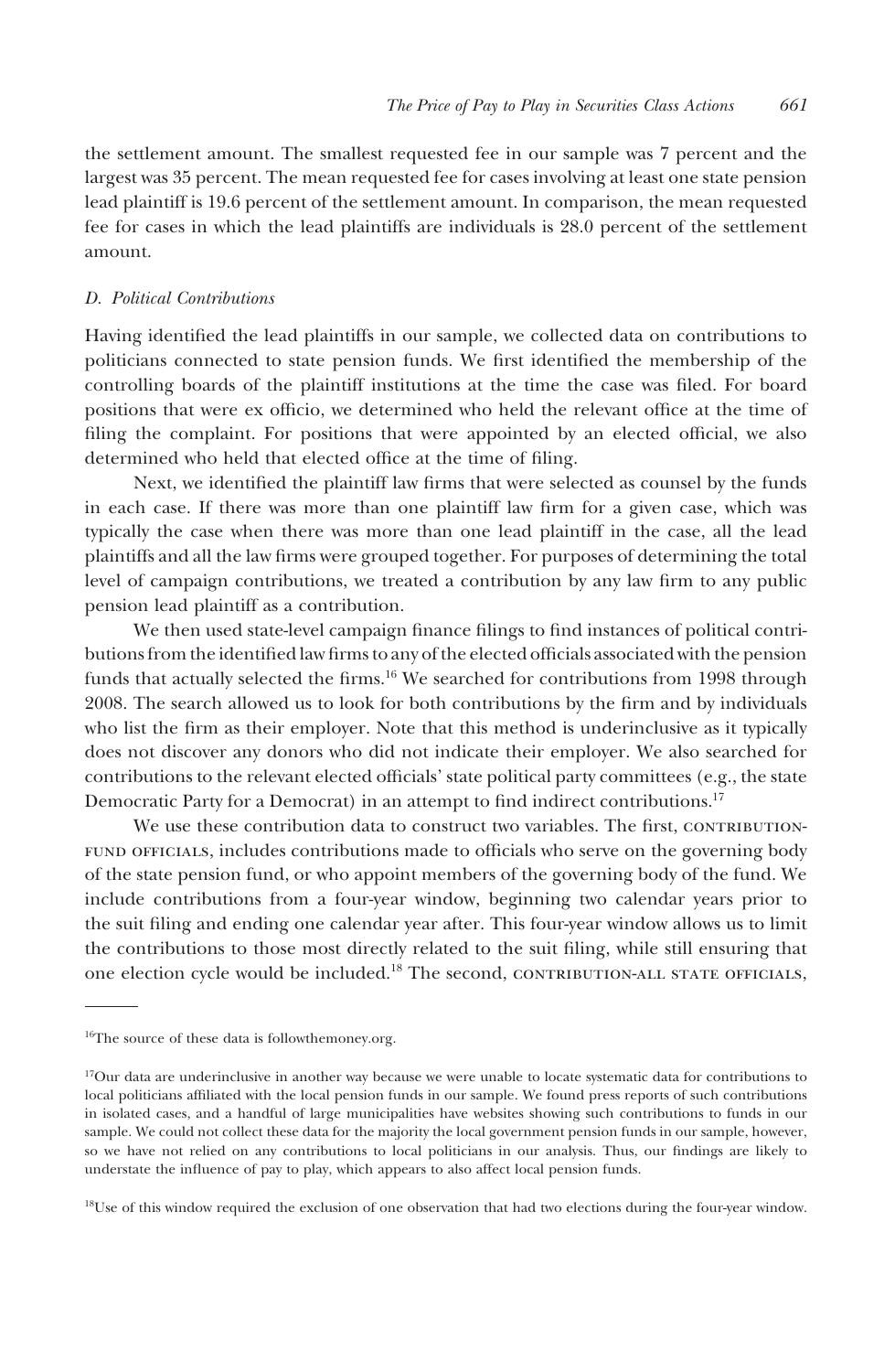| Panel A: Attorneys' Contributions to State Pension Fund Lead Plaintiffs |       |                                                                       |       |        |        |                      |
|-------------------------------------------------------------------------|-------|-----------------------------------------------------------------------|-------|--------|--------|----------------------|
|                                                                         | Cases | $\textit{Case}$ $\geq$ $\textit{One State}$<br>Pension Lead Plaintiff |       | Mean   | Median | <b>SD</b>            |
| Contribution-fund official                                              | 19    | 48.7%                                                                 |       | 9838   | 10000  | 6173                 |
| Contribution-any state official                                         | 24    | $61.5\%$                                                              |       | 60975  | 25950  | 113727               |
| Panel B: Number of Unique State Lead Plaintiffs                         |       |                                                                       |       |        |        |                      |
|                                                                         |       |                                                                       | Cases |        |        | <b>Unique States</b> |
| State pension-contribution                                              |       |                                                                       | 19    |        |        | 8                    |
| State pension-no contribution                                           |       | 20                                                                    |       |        |        | 9                    |
| Panel C: Requested Attorney Fees by Contribution                        |       |                                                                       |       |        |        |                      |
|                                                                         | Cases | Mean                                                                  | p 25  | Median | p 75   | <b>SD</b>            |
| State pension-contribution                                              | 16    | 0.202                                                                 | 0.182 | 0.210  | 0.250  | 0.059                |
| State pension-no contribution                                           | 20    | 0.191                                                                 | 0.152 | 0.183  | 0.236  | 0.046                |

#### Table 4: Campaign Contributions

*p* value = 0.532 from a difference in means between state pension-contribution and state pension-no contribution. NOTE: Source for contributions is followthemoney.org. Fund official is for contributions made to officials who serve on the governing body of the state pension fund, or who appoint members of the governing body of the fund. All state officials includes all elected officials and political committees in the state.

is a broader measure of a law firm's political activity in the state that includes contributions not only to fund officials, but also to all elected officials and political committees in the state. This measure is more inclusive, but also potentially noisier, as it may capture contributions unrelated to securities class action representation. This variable also uses the four-year window described above.

Table 4 presents descriptive statistics showing the results of this research into political contributions. Panel A of Table 4 indicates that a little under half (48.7 percent) of the state pension fund lead plaintiffs in our sample received campaign contributions from the lead attorneys associated with the case in which the fund was serving as lead plaintiff. For these pension funds, the mean contribution received by all of its officials was relatively small at \$9,838 and the median contribution was \$10,000. Using our broader measure of contributions to any state official, we find a mean of \$60,975 and a median of \$25,950.

Panel B of Table 5 details the number of unique states from which come the state pension funds acting as lead plaintiffs. We divide state pension funds into two categories: state pension-contribution and state pension-no contribution. The former is the fraction of lead plaintiffs in the case that consists of state pension funds with officials who received political contributions from the lead attorneys, and the latter reflects state pension funds with officials who did not receive such political contributions. States typically will act as lead plaintiffs in multiple class actions (and as a result the number of unique states acting as lead plaintiffs is less than the number of cases). Nonetheless, as reported in Panel B, our sample of 19 cases with a state pension fund lead plaintiff that received a political contribution from the lead attorneys involves eight unique states. Our sample of 20 cases with a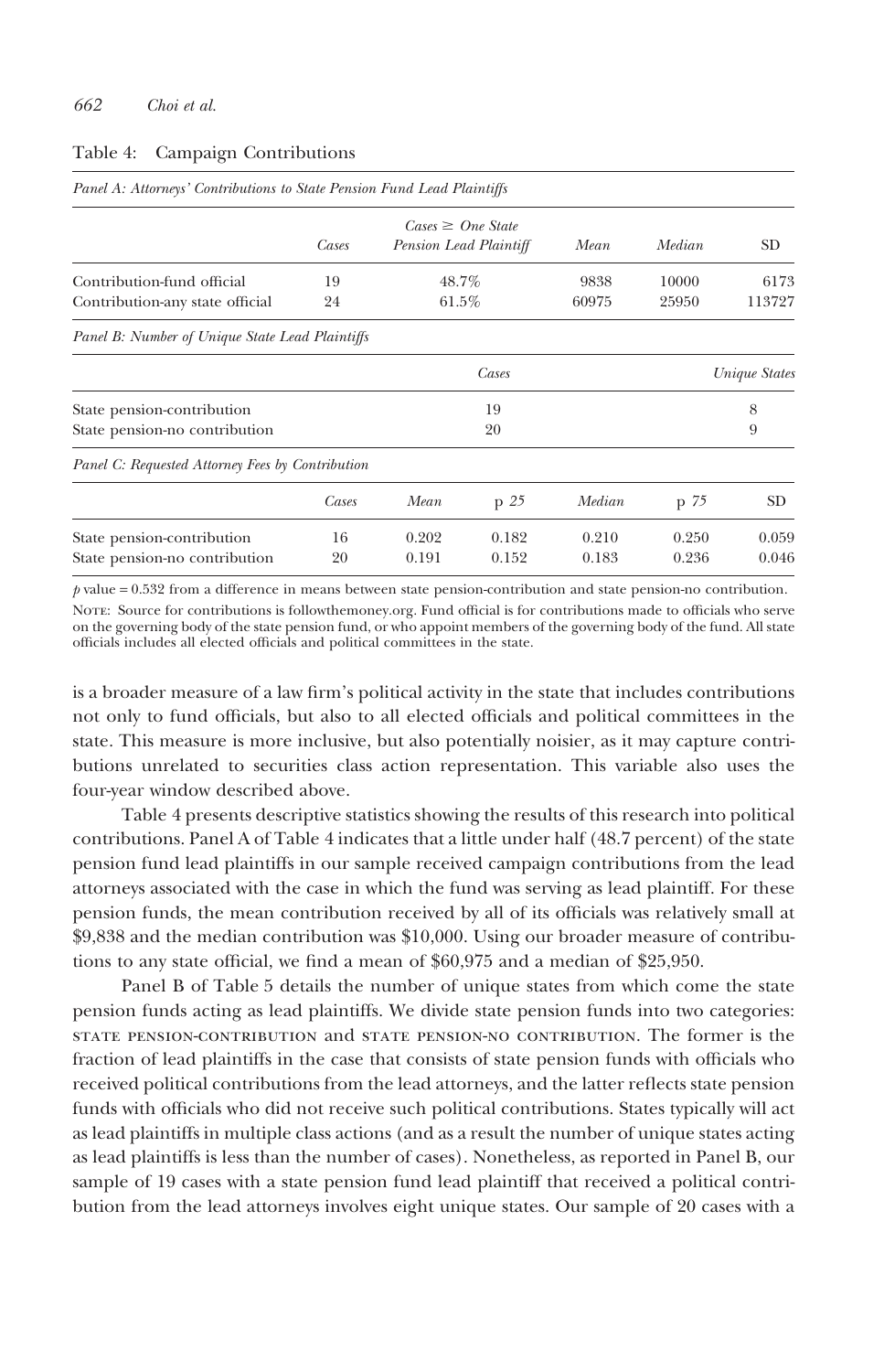state pension fund lead plaintiff that did not receive political contributions from the lead attorneys involves nine unique states. The ratio of cases to unique states is similar for both categories of state pension funds. This suggests that the pay for play phenomenon that we test is not limited to a single outlier state.

Panel C of Table 5 details the breakdown of requested attorney fees by STATE pension-contribution and state pension-no contribution. At the 25th percentile, median, 75th percentile, and mean, the requested attorney fees are higher for state funds that received a political contribution compared with state funds that did not receive a political contribution. The difference in means, however, is not significant. We use multivariate regressions below in our empirical tests to explore further the relationship between attorney fees and contributions.

# IV. EMPIRICAL TESTS

# *A. Pension Fund Type, Assets, and Attorney Fees*

We postulate in Hypothesis 1 that the type of lead plaintiff will correlate with the size of attorney fees. To test this hypothesis, we estimate an ordinary least squares model with the log odds of the requested attorney fee percentage of the settlement as the dependent variable (using case-level data and robust standard errors). Our main independent variable of interest is the fraction of the lead plaintiffs in a case that consist of a state pension fund (state pension). We also include the fraction of the lead plaintiffs that consist of a local pension fund (local pension), or a labor union (labor union), and the fraction of lead plaintiffs that are institutions but not government pension funds or labor unions (OTHER institution). The regression assesses the effect of these variables relative to our baseline category of individual-only lead plaintiffs. We also include the Case Controls described above.

> ln(Atty\_Fee $_{\rm i}$  / 1 – Atty\_Fee $_{\rm i}$ ) =  $\alpha$  +  $\beta_{\rm li}$ State Pension $_{\rm i}$  +  $\beta_{\rm 2i}$ Local Pension $_{\rm i}$  +  $\beta_{3i}$ Labor Union $_{i} + \beta_{4i}$ Other Institution $_{i} +$ Case Controls +  $\varepsilon_{i}$

The results are presented in Table 5, Model 1. Negative coefficients for the independent variables correlate with lower attorney fees, suggesting more vigorous negotiating by the lead plaintiff. Consistent with Hypothesis 1, we find that state pension fund lead plaintiffs correlate with significantly lower attorney fees, as do local pension funds. Both coefficients are significant at the 1 percent level. Assessed at the mean of all independent variables, a 50 percentage point increase in the fraction of lead plaintiffs that consists of state pension funds correlates with a 4.2 percentage point decrease in the attorney fee request (or 16.0 percent of the mean requested attorney fees). Similarly, a 50 percentage point increase in the fraction of lead plaintiffs that consists of local pension funds correlates with a 2.6 percentage point decrease in the attorney fee request (or 10.0 percent of the mean requested attorney fees). The coefficient for labor union is negative, but considerably smaller in magnitude and not significantly different from zero. Thus, labor unions are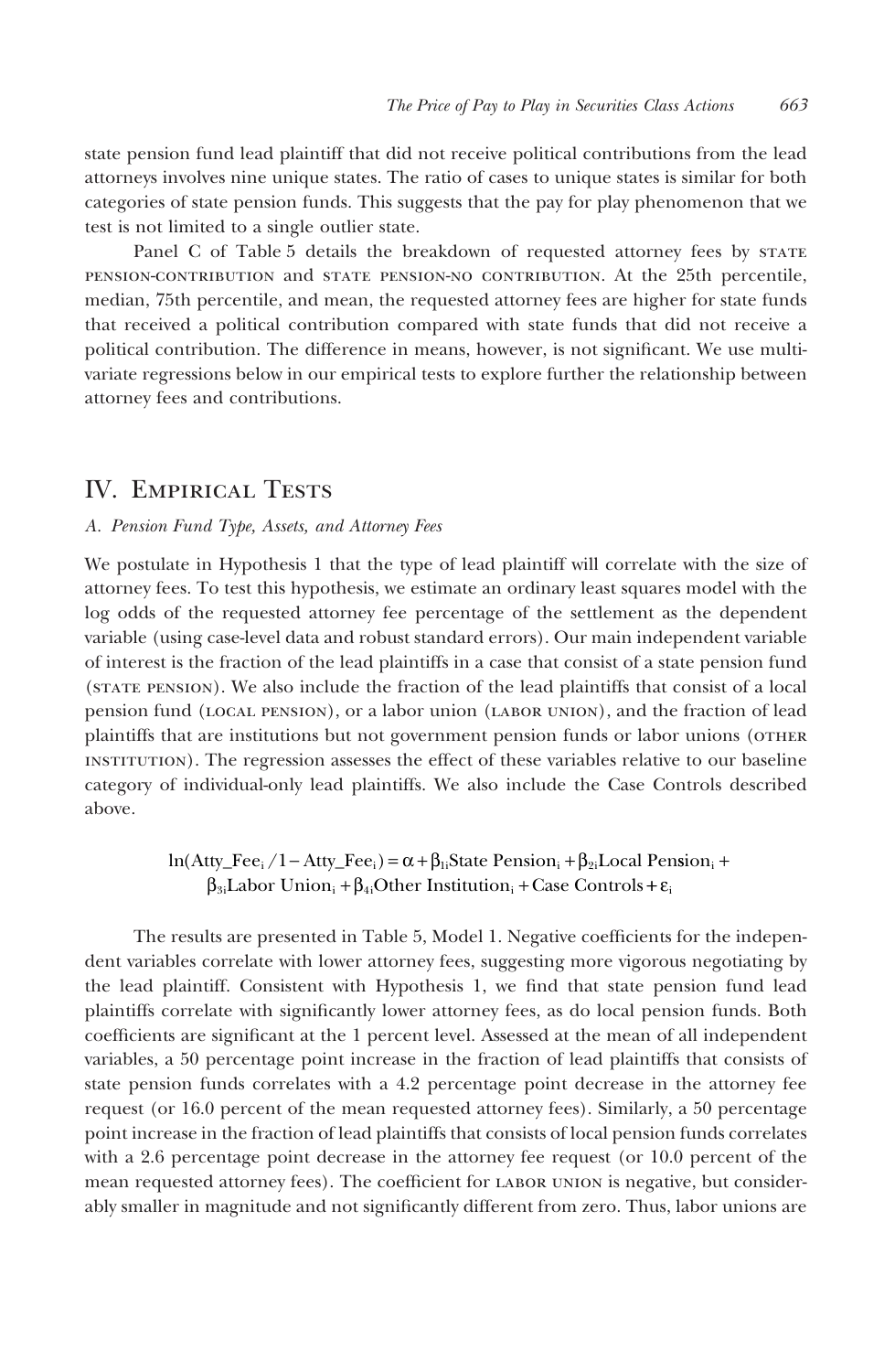# Table 5: Assets and Attorney Fees

|                                   | Model 1                 | Model 2                 |
|-----------------------------------|-------------------------|-------------------------|
| State pension                     | $-0.466**$              |                         |
| State pension-above median assets | $(-5.36)$               | $-0.582**$              |
| State pension-below median assets |                         | $(-5.59)$<br>$-0.262*$  |
|                                   |                         | $(-2.10)$               |
| Local pension                     | $-0.283**$<br>$(-3.13)$ |                         |
| Local pension-above median assets |                         | $-0.561**$              |
| Local pension-below median assets |                         | $(-3.69)$<br>$-0.077$   |
|                                   |                         | $(-1.07)$               |
| Labor union                       | $-0.024$                |                         |
|                                   | $(-0.48)$               |                         |
| Labor union-above median assets   |                         | $-0.042$                |
| Labor union-below median assets   |                         | $(-0.68)$<br>$-0.005$   |
|                                   |                         | $(-0.08)$               |
| Other institution                 | $-0.103$ <sup>+</sup>   | $-0.107$ <sup>+</sup>   |
|                                   | $(-1.80)$               | $(-1.86)$               |
| Section 11                        | $-0.023$                | $-0.024$                |
|                                   | $(-0.57)$               | $(-0.58)$               |
| Section 14                        | $-0.277*$               | $-0.243$ <sup>+</sup>   |
|                                   | $(-2.18)$               | $(-1.88)$               |
| Restatement                       | 0.022                   | 0.012                   |
|                                   | (0.57)                  | (0.30)                  |
| Gov't investigation               | $-0.060$                | $-0.044$                |
|                                   | $(-1.48)$               | $(-1.09)$               |
| Officer termination               | $-0.031$                | $-0.033$                |
|                                   | $(-0.90)$               | $(-0.97)$               |
| Auditor termination               | 0.069                   | 0.064                   |
|                                   | (1.57)                  | (1.44)                  |
| Insider trading                   | 0.013                   | 0.008                   |
| Settlement amount                 | (0.34)<br>$-0.000293$   | (0.22)                  |
|                                   |                         | $-0.000297$             |
| Settlement amount <sup>2</sup>    | $(-0.80)$<br>2.28e-08   | $(-0.88)$<br>$3.10e-08$ |
|                                   | (0.19)                  | (0.28)                  |
| In(market capitalization)         | $-0.0198*$              | $-0.0172^{+}$           |
|                                   | $(-2.18)$               | $(-1.92)$               |
| Minimum return                    | $-0.114$                | $-0.0820$               |
|                                   | $(-0.90)$               | $(-0.67)$               |
| Turnover                          | $-0.051$                | $-0.052$                |
|                                   | $(-0.49)$               | $(-0.50)$               |
| High tech                         | 0.008                   | $-0.007$                |
|                                   | (0.22)                  | $(-0.20)$               |
| <b>FDA</b>                        | $-0.0135$               | 0.000599                |
|                                   | $(-0.13)$               | (0.01)                  |
| Resolution time                   | 0.0000403               | 0.0000447               |
|                                   | (1.09)                  | (1.21)                  |
| Top attorney firm                 | $-0.0452$               | $-0.0609$ <sup>+</sup>  |
|                                   | $(-1.29)$               | $(-1.79)$               |
| Constant                          | $-0.823**$              | $-0.823**$              |
| N                                 | $(-8.41)$<br>269        | $(-8.30)$<br>269        |
| $R^2$                             | 0.360                   | 0.399                   |
|                                   |                         |                         |

NOTE: Dependent variable is  $\ln(Atty\_\text{Fe}/1 - Atty\_\text{Fe})$ . *t* statistics in parentheses (determined with robust standard errors);  $\frac{1}{2}b < 0.10$ ;  $\frac{1}{2}b < 0.05$ ;  $\frac{1}{2}b < 0.01$ . Independent variable definitions are found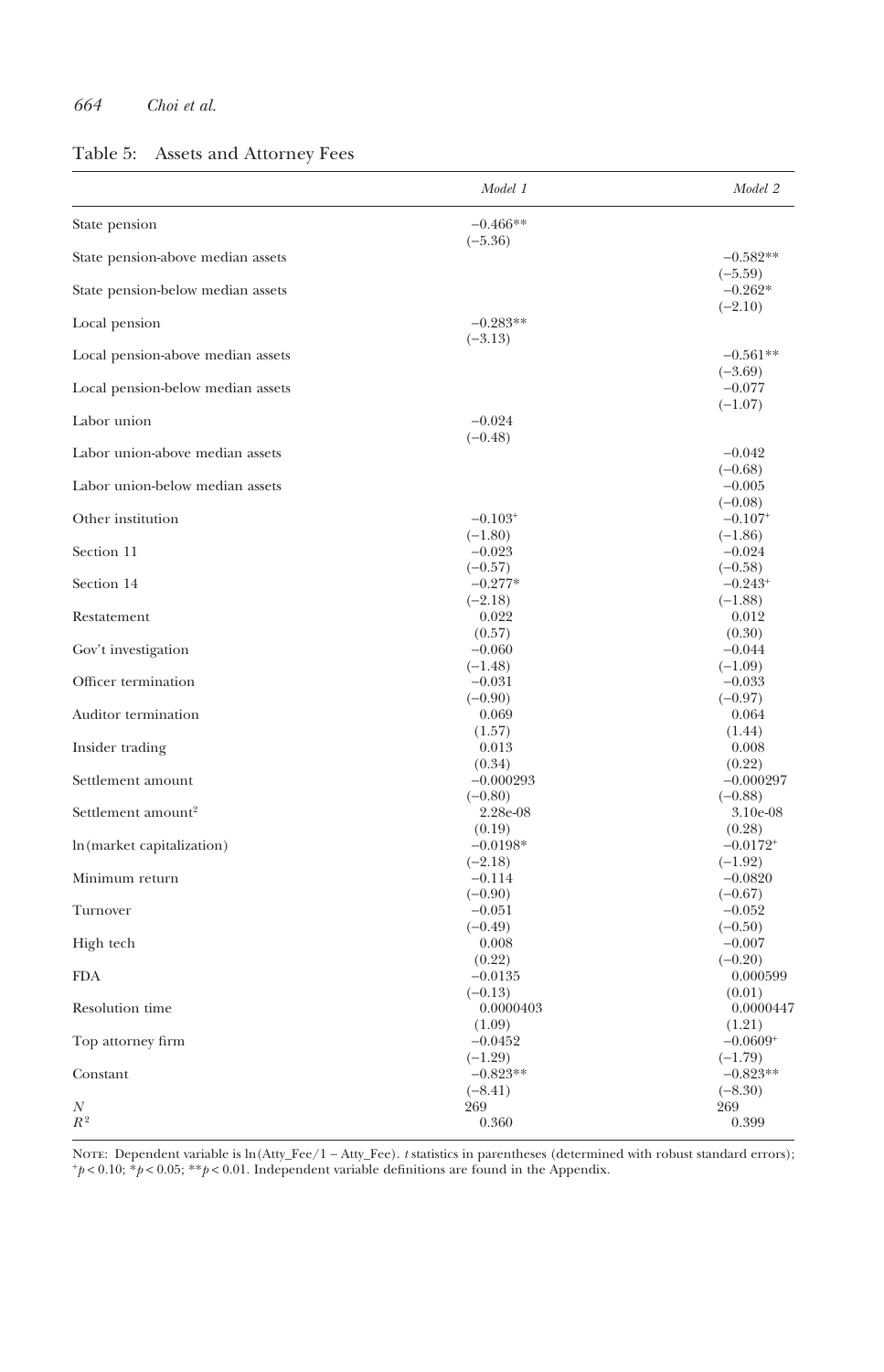similar to individual plaintiffs in negotiating attorney fees. The coefficient on OTHER institution is negative and, although smaller in magnitude than state and local public pension funds, significant at the 10 percent level.

Our next test assesses the relation between assets under management and attorney fees. The intuition behind Hypothesis 1 is that larger pension funds will negotiate for lower fees. We do not have assets data for all the lead plaintiffs in our sample, so we limit our tests of this hypothesis to plaintiff types for which we are able to collect those data. As in Model 1, we estimate an ordinary least squares model with the log odds of the requested attorney fee percentage as the dependent variable (using case-level data and robust standard errors). We use the same independent variables as in Model 1 but we replace state pension with state pension-above median assets and state pension-below median assets. These variables reflect the fraction of lead plaintiffs in a case that consists of state public pensions with total fund assets at the median or above or, conversely, below the median, for state public pensions in our sample. We similarly replace the variables for local pension and labor union plaintiffs, dividing each by asset size in the same manner as the division for state pensions described above.

We report the results in Table 5, Model 2. For state and local pensions, larger institutions negotiate for lower attorney fees. The coefficients for the bigger state and local pension institutions are negative and significant, and they are larger than the corresponding variables for the smaller institutions. Assessed at the mean of all independent variables, a 50 percentage point increase in the fraction of lead plaintiffs that consists of state pension-above median assets funds correlates with a 5.2 percentage point decrease in the attorney fee request (or 19.7 percent of the mean requested attorney fees). Using an *F* test to assess the difference in coefficients for large and small institutions, we find that the difference is significant at the 5 percent level for state pension and at the 1 percent level for local pension. Thus, it appears that larger pension funds are more effective monitors than other types of investors who serve as lead plaintiffs, which is consistent with the premise Congress adopted in enacting the PSLRA. As seen in Table 3, Panel B, larger holdings correlate with larger losses, the relevant metric for awarding lead plaintiff status. The coefficient on labor union-above median assets, however, is not significant and the difference between labor union-above median assets and labor union-below median assets is also not significant.

To check the robustness of the results in Table 5, we added year and circuit effects, $19$ used a Heckman model to control for selection effects, $20$  and reestimated the models using

<sup>&</sup>lt;sup>19</sup>We reestimated the models with the addition of year effects as well as indicator variables for those circuits with at least 30 class action settlements in our sample (the Second, Third, Fifth, Ninth, and Eleventh Circuits). Unreported, we obtained the same qualitative results as in Table 5.

<sup>&</sup>lt;sup>20</sup>Our models focus only on those cases that were settled. To control for selection effects in our sample, we reestimated the models of Table 5 with a Heckman two-stage model (Heckman 1979). Stage 2 was the models from Table 5. Stage 1 was a model for settlement. For an instrument, we used the total number of securities class actions filed in the data set time period for the district court in which the specific class action is filed. We assume this variable is correlated with the decision to settle. A particular district court with large numbers of securities class actions may face greater pressure to dismiss such actions to clear its docket, leading to fewer settlements. On the other hand, we assume this variable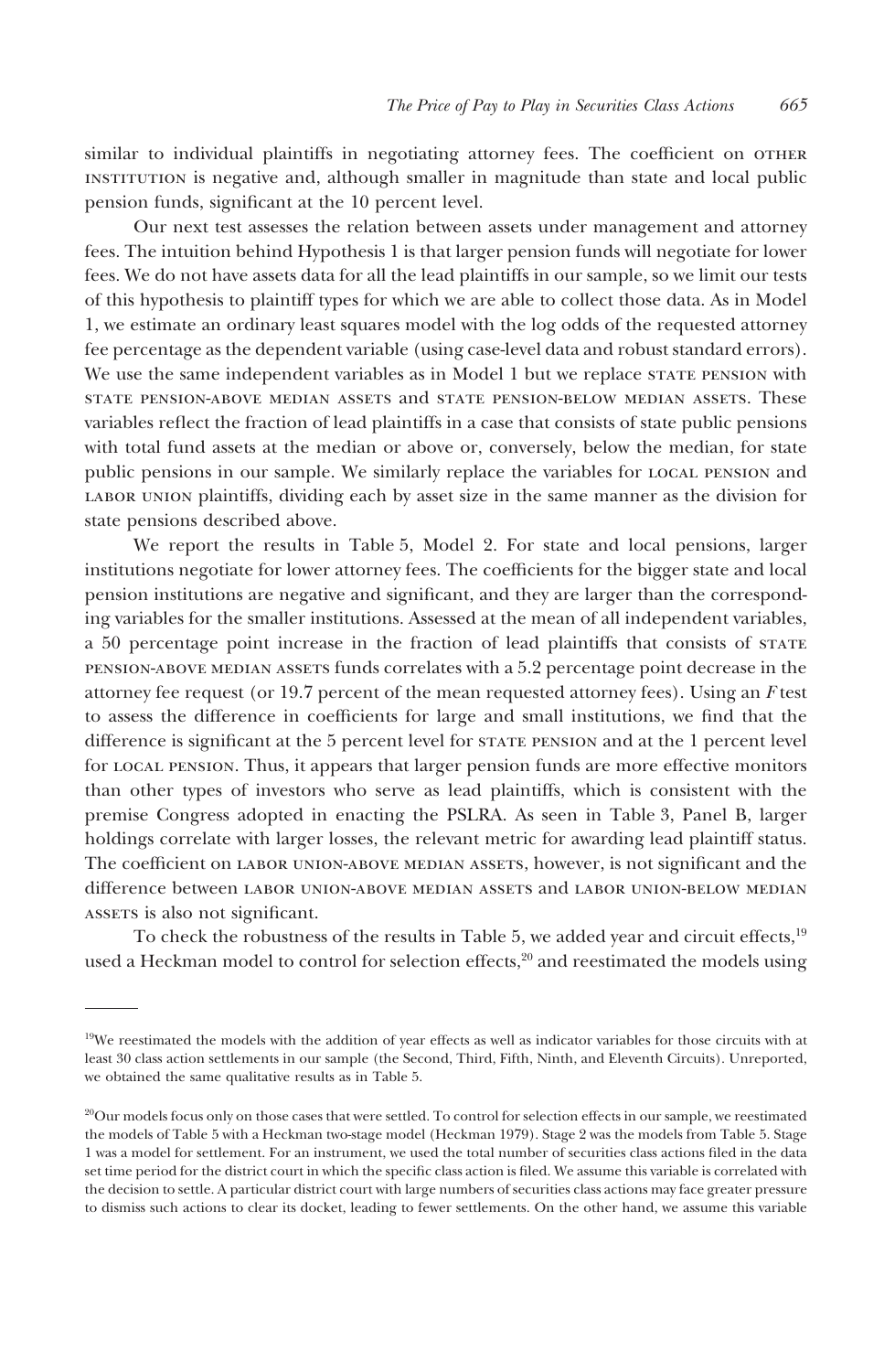robust regression to control for the possibility of outliers.<sup>21</sup> The results are consistent with those reported in Table 5.

#### *B. Political Contributions and Attorney Fees*

#### 1. Size of Contribution and Attorney Fees

Do political contributions affect the incentive of pension funds to negotiate over attorney fees? For our analysis, we focus on the CONTRIBUTION-FUND OFFICIALS measure of political contribution. We replace the state pension variables used in Model 1 of Table 5 with two variables: state pension-contribution and state pension-no contribution.

 $ln(Atty_Fee_i/1-Atty_Fee_i) = \alpha + \beta_i$  State Pension-Contribution  $+$  $\beta_{2i}$ State Pension-No Contribution $_{i} + \beta_{3i}$ Local Pension $_{i} + \beta_{4i}$ Labor Union $_{i} +$  $\beta_{5i}$ Other Institution<sub>i</sub> + Case Controls +  $\varepsilon_i$ 

Model 1 of Table 6 reports our results. We find evidence that state pension funds whose officials have received campaign contributions from class action attorneys correlate with higher fees than state pensions funds whose officials have not received contributions. The coefficients for state pension-contribution and state pension-no contribution are both negative and significant at the 1 percent level. The magnitude of the state

is not correlated directly with requested attorney fees in a particular settled litigation. Unreported, in the Heckman version of Model 1, STATE PENSION remains negative and significant at the 1 percent level. LOCAL PENSION, while negative, is significant now at the 5 percent level. OTHER INSTITUTION is not significant. In the Heckman version of Model 2, we obtained the same qualitative results.

Other possible selection effects include the decision to file suit; we only observe cases that are filed. If the decision to file a suit is correlated with the relationship between lead plaintiff composition and selection and attorney agency costs, then our results may be biased. Nonetheless, in an analysis of case outcomes (high value settlement vs. nuisance-level settlements or dismissal), Choi (2011) reports no qualitative change in his results when controlling for the decision-to-file selection effect. Plaintiffs' attorneys also have a choice of forum. Cox et al. (2008), however, report that most forum-selection decisions are largely driven by geographical convenience (a factor relevant to venue determinations) and are thus unlikely to be correlated with the variables of interest in our analysis.

It is also possible that public pension funds may tend to select larger law firms. If larger law firms both: (1) charge higher fees and are more profitable and (2) make greater political contributions because of their greater profits, then correlations between contributions and higher attorney fees may not follow from a direct causal relationship between contributions and fees. We lack an instrument to assess this possible selection effect. Nonetheless, the coefficient on top attorney firm in both models of Table 5 is negative (and significant at the 10 percent level in Model 2), indicating that larger law firms, if anything, correlate with lower, not higher, fees, all else equal. In addition, we determined that among all public pension funds in our sample, 49.5 percent associated with TOP ATTORNEY FIRM, while the nonpublic pension fund lead plaintiffs associated with a TOP ATTORNEY FIRM as lead counsel 58.2 percent of the time. Similarly, state public pension funds associated with a top attorney firm lead counsel 32.7 percent of the time, while all other lead plaintiffs associated with a TOP ATTORNEY FIRM 58.8 percent of the time. We therefore find no evidence that state public pension funds have an increased propensity to associate with the largest (and hypothetically most profitable) plaintiffs' attorney law firms.

 $2^{1}$ We obtained similar qualitative results when we reestimated the models in Table 5 using robust regression, with the following differences. In Model 1, the coefficient on OTHER INSTITUTION is negative and now significant at the 5 percent level. In Model 2, the coefficient on labor union-above median assets is negative and now significant at the 10 percent level; the difference between above median assets and below median assets for labor union, however, remains insignificant.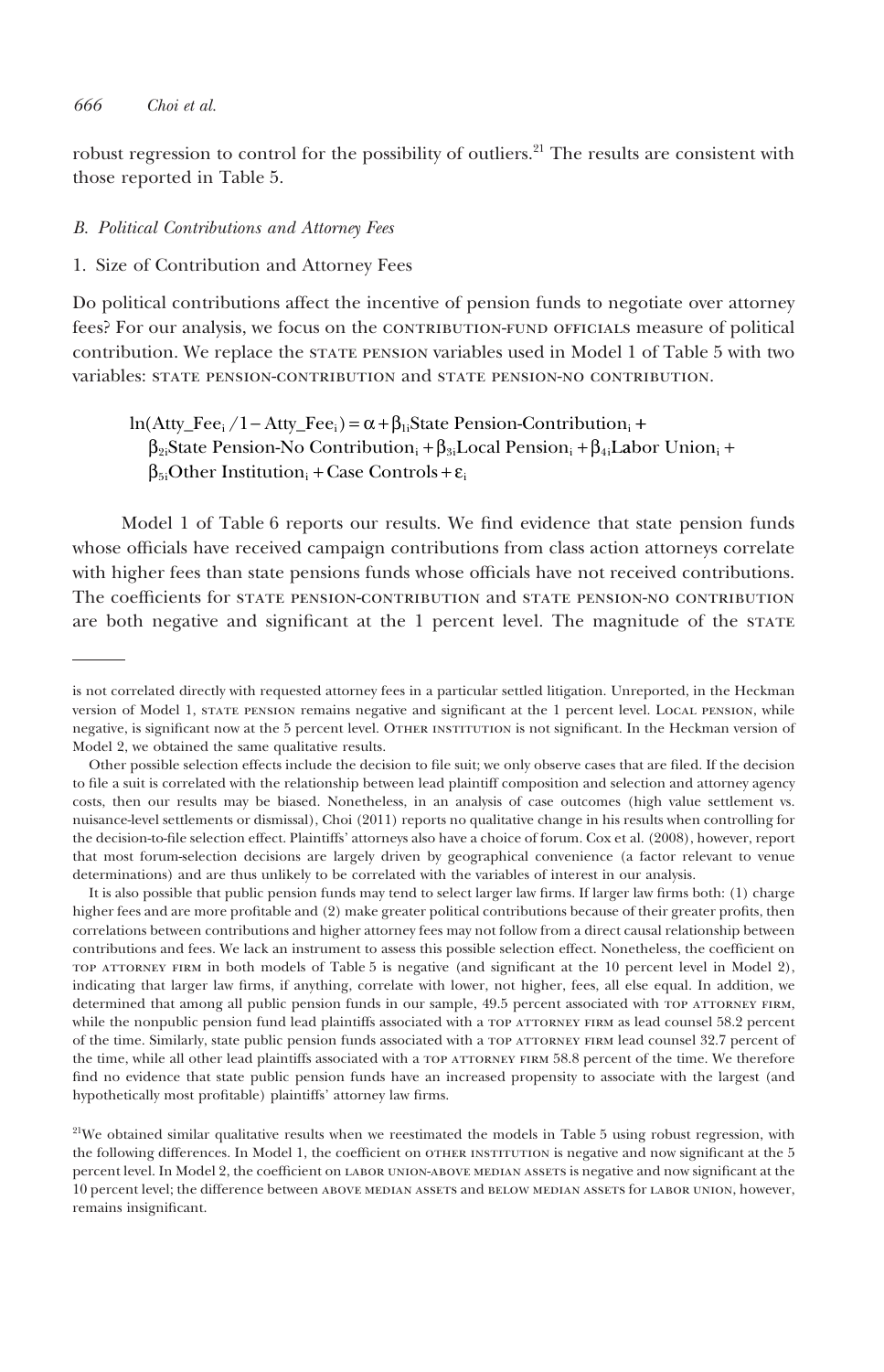|                                                      | Model 1      | Model 2               | Model 3               |
|------------------------------------------------------|--------------|-----------------------|-----------------------|
| State pension-contribution                           | $-0.325**$   |                       |                       |
|                                                      | $(-3.64)$    |                       |                       |
| State pension-large contribution                     |              | $-0.026$              |                       |
|                                                      |              | $(-0.15)$             |                       |
| State pension-small contribution                     |              | $-0.379**$            |                       |
|                                                      |              | $(-3.83)$             |                       |
| State pension-no contribution                        | $-0.546**$   | $-0.539**$            |                       |
|                                                      | $(-5.11)$    | $(-5.02)$             |                       |
| State pension-large contribution all state officials |              |                       | 0.060                 |
|                                                      |              |                       | (0.53)                |
| State pension-small contribution all state officials |              |                       | $-0.483**$            |
|                                                      |              |                       | $(-4.88)$             |
| State pension-no contribution all state officials    |              |                       | $-0.564**$            |
|                                                      |              |                       | $(-3.99)$             |
| Local pension                                        | $-0.287**$   | $-0.282**$            | $-0.262**$            |
|                                                      | $(-3.16)$    | $(-3.15)$             | $(-3.01)$             |
| Labor union                                          | $-0.018$     | $-0.018$              | $-0.017$              |
|                                                      | $(-0.37)$    | $(-0.36)$             | $(-0.34)$             |
| Other institution                                    | $-0.100^{+}$ | $-0.097$ <sup>+</sup> | $-0.097$ <sup>+</sup> |
|                                                      | $(-1.74)$    | $(-1.68)$             | $(-1.68)$             |
| Constant                                             | $-0.830**$   | $-0.829**$            | $-0.814**$            |
|                                                      | $(-8.65)$    | $(-8.61)$             | $(-8.35)$             |
| Case controls                                        | Yes          | Yes                   | Yes                   |
| $\boldsymbol{N}$                                     | 269          | 269                   | 269                   |
| $R^2$                                                | 0.367        | 0.371                 | 0.379                 |

|  |  | Table 6: Campaign Contributions and Attorney Fees |  |  |  |
|--|--|---------------------------------------------------|--|--|--|
|--|--|---------------------------------------------------|--|--|--|

NOTE: Dependent variable is  $ln(Atty_Fee/1 - Atty_Fee)$ . *t* statistics in parentheses (determined with robust standard errors);  $^{\ast}p$  < 0.10;  $^{\ast}p$  < 0.05;  $^{\ast}$   $^{\ast}p$  < 0.01. Independent variables definitions are in the Appendix. Case controls include the Section 11, Section 14, gov't investigation, restatement, officer term., auditor term., insider trading claim, settlement amount, settlement amount<sup>2</sup>, ln(market capitalization), turnover, minimum return, high tech, FDA, resolution time, and top attorney firm variables.

pension-no contribution is greater than state pension-contribution, indicating higher attorney fees when officials received a contribution from the attorneys. Assessed at the mean of all independent variables, a 50 percentage point increase in the fraction of lead plaintiffs that consists of state pension-contribution funds correlates with a 3.0 percentage point decrease in the attorney fee request (or 11.4 percent of the mean requested attorney fees). In comparison, a 50 percentage point increase in the fraction of lead plaintiffs that consists of STATE PENSION-NO CONTRIBUTION funds correlates with a 4.9 percentage point decrease in the attorney fee request (or 18.6 percent of the mean requested attorney fees). An *F* test reveals that the difference is significant at the 10 percent level, supporting Hypothesis 2.

We also test whether the size of the contribution matters. We divide the STATE pension-contribution variable in Model 1 of Table 6 into two categories. State pension-LARGE CONTRIBUTION is the fraction of lead plaintiffs in a case that consists of state pension funds that received a contribution from the lead attorneys of greater than \$10,000 (the median contribution amount in our sample) during our four-year window around the suit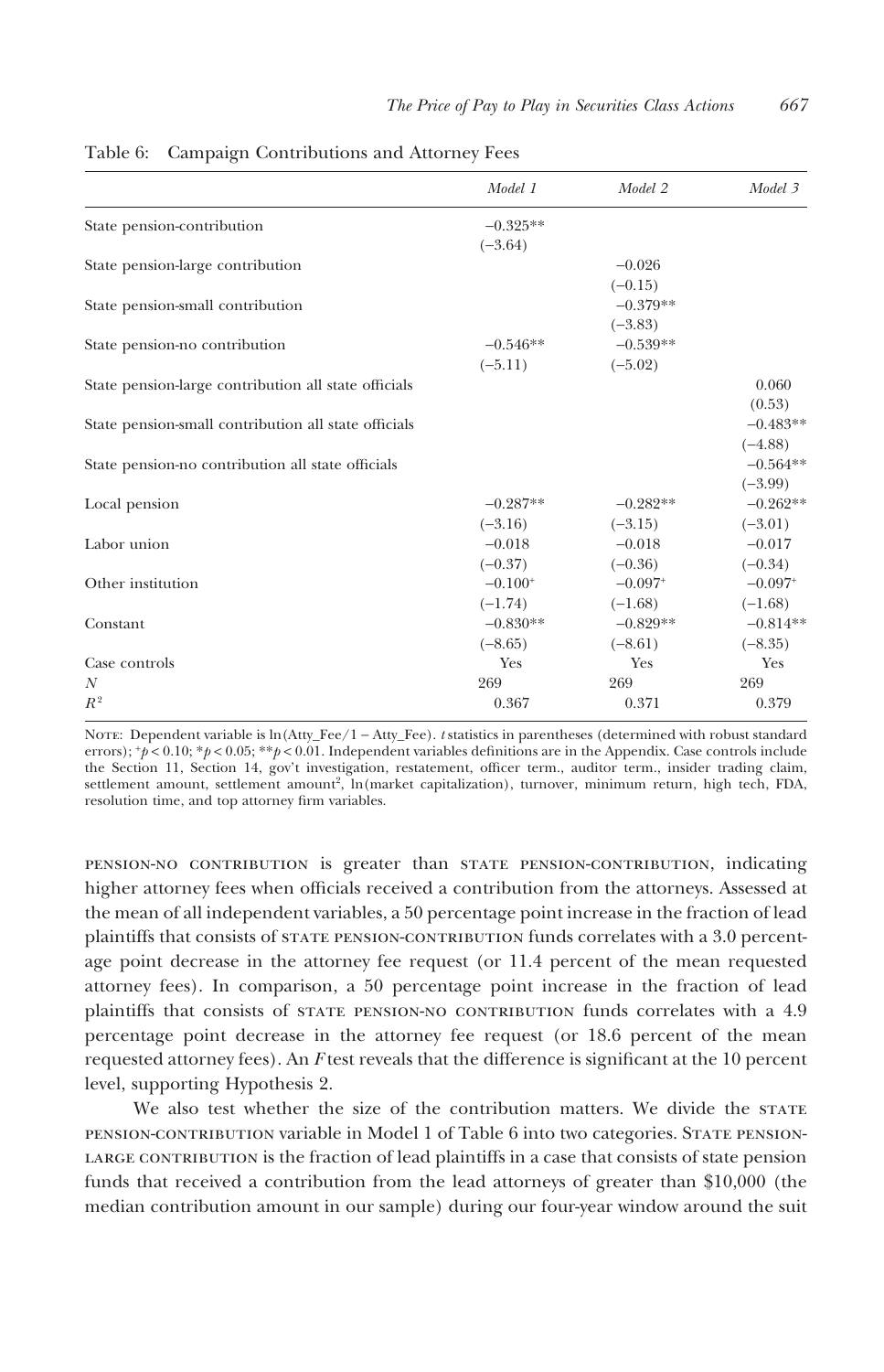filing; STATE PENSION-SMALL CONTRIBUTION is the fraction of lead plaintiffs that consists of state pension funds that received contribution of \$10,000 or less.

The results from this regression are reported as Model 2 of Table 6. Here we find that the coefficient for STATE PENSION-LARGE CONTRIBUTION is not significantly different from zero. This lack of significance may reflect the small number of state pension funds receiving large contributions. The coefficient for STATE PENSION-SMALL CONTRIBUTION, however, is negative and significant at the 1 percent level. More importantly, the difference between the two coefficients is significant at the 10 percent level; the small numbers in these categories bias against finding any significant difference between the two coefficients. Assessed at the mean of all independent variables, a 50 percentage point increase in the fraction of lead plaintiffs that consists of STATE PENSION-SMALL CONTRIBUTION funds correlates with a 3.5 percentage point decrease in the attorney fee request (or 13.2 percent of the mean requested attorney fees). These findings, consistent with Hypothesis 3, suggest that larger campaign contributions temper the zeal of state pension funds to squeeze lower fees out of their attorneys.

In Model 3 of Table 6, we replace the contribution variables in Model 2 with the broader contribution-all state officials measure defined above (generating state pension-large contribution all state officials, state pension-small contribution all state officials, and state pension-no contribution all state officials variables). The CONTRIBUTION-ALL STATE OFFICIALS measure allows us to assess whether the benefit plaintiffs' attorneys obtain from political contributions depends not only on direct contributions to fund officials, but also on contributions more generally in the state. Because the aggregate amounts in our CONTRIBUTION-ALL STATE OFFICIALS measure are larger than the contributions only to fund officials, we use \$100,000 as our cutoff to divide large and small contribution amounts. We obtain similar results in Model 3 as in Model 2 of Table 6. The coefficient for state pension-large contribution all state officials is positive although small in magnitude and insignificant. The coefficient for state pension-small contribution all state officials is negative and significant at the 1 percent level, and the difference between the two coefficients is significant at the 1 percent level.

To check the robustness of the models in Table 6, we substituted a linear measure of contribution size,<sup>22</sup> added year and circuit effects,<sup>23</sup> used a Heckman model to

<sup>&</sup>lt;sup>22</sup>Instead of distinguishing between those state pensions that received above the median contributions and those that received median or below contributions, we reestimated Model 2 of Table 6 replacing state pension-large contribution, state pension-small contribution, and state pension-no contribution with the actual amount of the contributions paid to state fund officials or politicians associated with fund officials (state pensioncontribution amount) and the square of state pension-contribution amount and obtained similar qualitative results. Unreported, the coefficient on state pension-contribution amount is negative and significant at the 1 percent level; the coefficient on the square of state pension-contribution amount is positive and significant at the 1 percent level. These results are consistent with the view that political contributions correlate with higher attorney fees, particularly at higher levels of political contributions.

 $2<sup>3</sup>$ We reestimated the models of Table 6 with the addition of year effects as well as indicator variables for those circuits with at least 30 class action settlements in our sample (the Second, Third, Fifth, Ninth, and Eleventh Circuits). We obtained the same qualitative results as in Table 6 for Models 1 and 3. In Model 2, the difference between state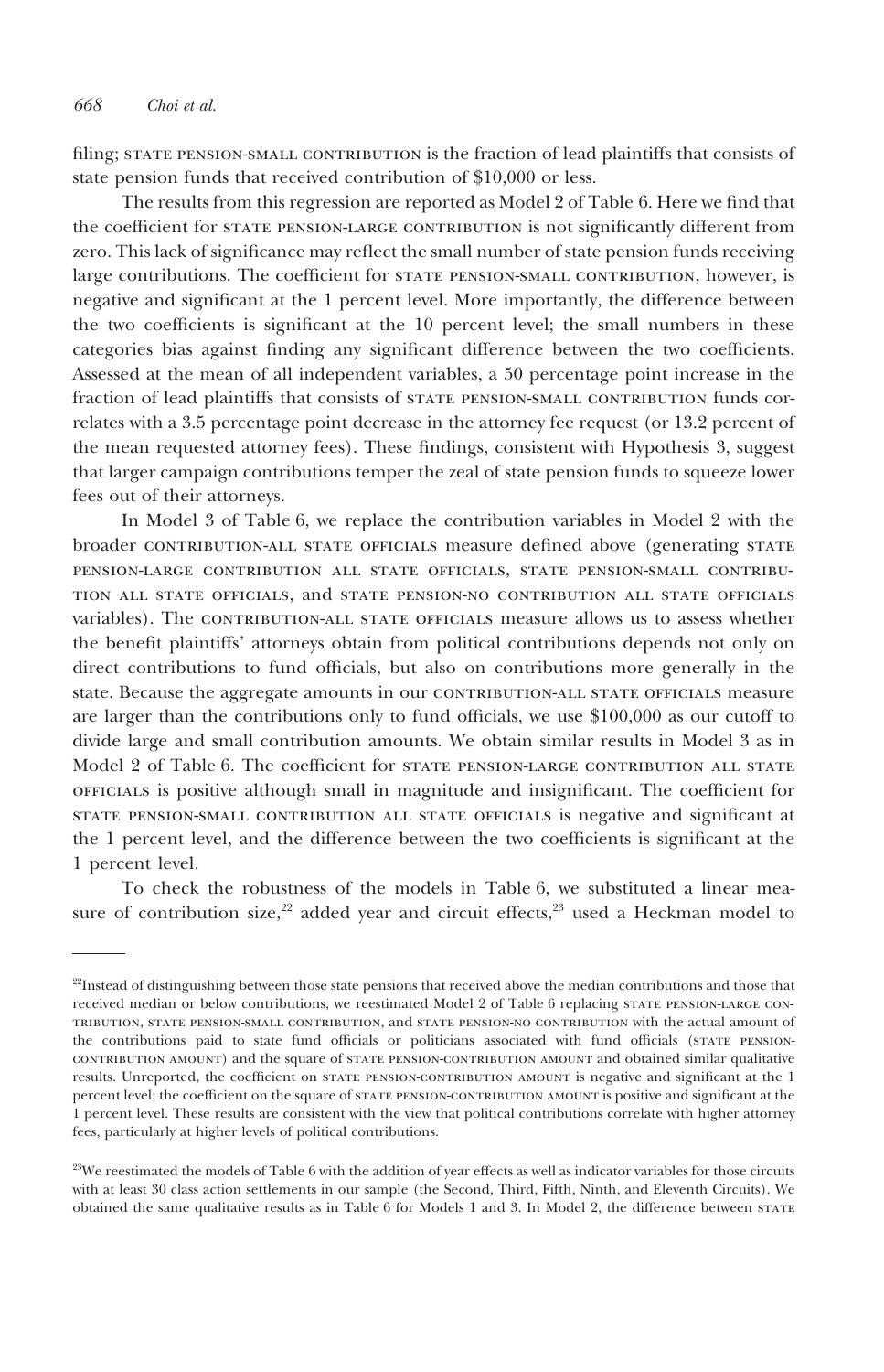control for selection effects, $24$  reestimated the models using robust regression to control for the possibility of outliers, $25$  and reestimated the models only for cases that involved at least one institutional investor lead plaintiff.<sup>26</sup> The results are consistent with those reported in Table 6. We also reestimated Model 2 of Table 6 with an alternate definition for a large contribution (based on the size of the contribution relative to the average size of contribution to governor candidates) and obtained similar qualitative results.27

<sup>24</sup>To control for selection effects, we reestimated the models of Table 6 with a Heckman two-stage model (Heckman 1979). Stage 2 was the models from Table 6. Stage 1 was a model for settlement. For an instrument, we used the total number of securities class actions filed in the data set time period for the district court in which the specific class action is filed. Unreported, in the Heckman version of Model 1, the difference in the coefficients for state pension-contribution and state pension-no contribution is significant at only the 10.6 percent level, weakening the support for Hypothesis 2. In the Heckman version of Model 2, the difference between state pension-large contribution and state pension-small contribution in Model 2 is no longer significant, weakening the support for Hypothesis 3. In the Heckman version of Model 3, the difference between state pension-large contribution all state officials and state pension-small contribution all state officials is significant at the 10 percent level.

 $25$ We obtained similar, but not identical, qualitative results when we reestimated the models in Table 6 using robust regression. Unreported, in the Heckman version of Model 1, the difference in the coefficients for state pension-contribution and state pension-no contribution is now significant at the 5 percent level, strengthening the support for Hypothesis 2. In the Heckman version of Model 2, the difference between state pensionlarge contribution and state pension-small contribution in Model 2 is no longer significant, weakening the support for Hypothesis 3. In the Heckman version of Model 3, the difference between STATE PENSION-LARGE contribution all state officials and state pension-small contribution all state officials is significant at the 1 percent level.

<sup>26</sup>Cases where only individuals serve as lead plaintiffs may systematically differ from cases where institutional investors serve as lead plaintiffs. Cases with only individual lead plaintiffs often involve smaller potential damages and fewer competing motions for lead plaintiffs (and lead counsel). The fewer competing motions for lead plaintiffs and lead counsel, in turn, will likely bias the attorney fees for individual-only lead plaintiff cases to be higher than for cases involving at least one institutional investor lead plaintiff, all else equal. As a robustness test, we reestimated the models in Table 6 only for cases with at least one institutional investor lead plaintiff. Unreported, we obtained similar qualitative results as in Table 6 with the following differences. The difference between state pension-contribution and state pension-no contribution is now significant at the 5 percent level in Model 1. In contrast, the difference between state pension-large contribution and state pension-small con-TRIBUTION is now significant at only the 20.1 percent level in Model 2, beyond conventional levels of statistical significance.

27We reestimated Model 2 of Table 6 using contributions above \$15,000 to fund officials. In selecting the \$15,000 threshold, we computed the average contribution amount from all donors for 2003 to 2006 to governor candidates in each state as tracked by followthemoney.org. We computed the average contribution amount by first averaging the state mean contribution amounts for the 2003 to 2006 years separately. We then computed the mean across the four years to give the overall average contribution amount. Our cutoff threshold for large contributions of \$15,000 represents a little more than 10 times the average contribution amount from all donors of \$1,426 (and also represents roughly the top quintile of the contributions received by state pension fund officials in our data set). We posit that for campaign contributions to be influential, they have to be substantially greater than the average. Unreported, as in Model 2, the coefficient on state pension-large contribution is small in magnitude and not significant while the coefficient on state pension-small contribution is negative and significant at the 1 percent level. Similar to the

pension-large contribution and state pension-small contribution is beyond conventional levels of statistical significance (at the 13.4 percent level), weakening the support for Hypothesis 3.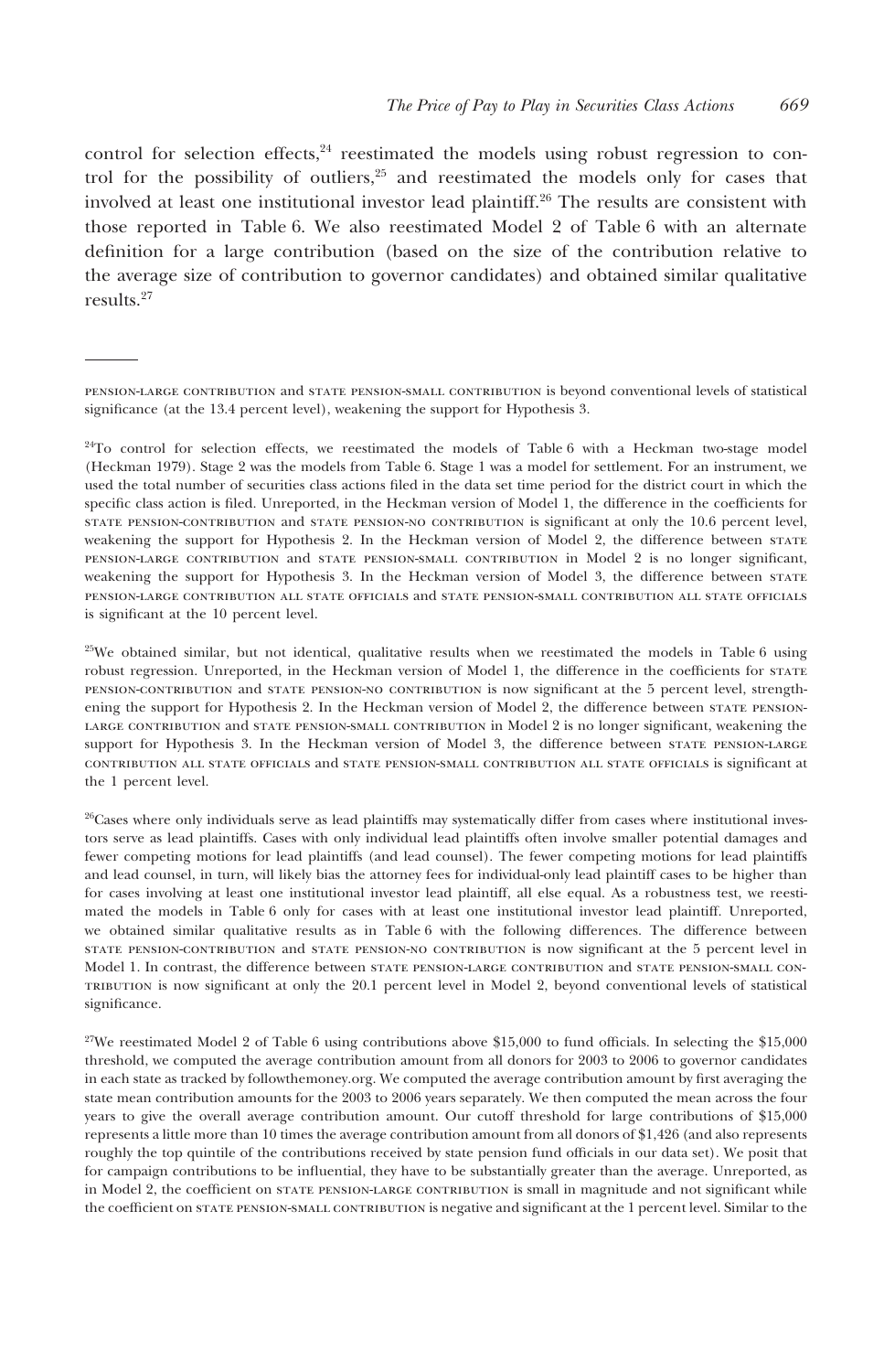### 2. Fund Asset Size and Contributions

Our next set of tests assesses the effect that attorney campaign contributions might have on attorney fees negotiated by larger state pension funds, we divide the state pension-above median assets variable used in Table 5, Model 2 into the following two variables. State pension-above median assets contribution is the fraction of lead plaintiffs in a case that consists of state pension funds that received a contribution from one of the lead attorneys and that had total fund assets at the median or above for state pension funds in our sample, and state pension-above median assets no contribution is the fraction of those funds that did not receive a contribution.

ln(Atty\_Fee<sub>i</sub> / 1 – Atty\_Fee<sub>i</sub>) =  $\alpha + \beta_{1i}$ State Pension-Above Median Assets Contribution<sub>i</sub> +  $\beta_{2i}$ State Pension-Above Median Assets No Contribution $_{\rm i}$  +

 $\beta_{3i}$ State Pension-Below Median Assets $_i + \beta_{4i}$ Local Pension-Above Median Assets $_i +$ 

 $β_{5i}$ Local Pension-Below Median Assets $_i + β_{6i}$ Labor Union-Above Median Assets $_i +$ 

 $β_{7i}$ Labor Union-Below Median Assets $_i + β_{8i}$ Other Institution $_i + Case$  Controls + ε $_i$ 

We report the results as Model 1 in Table 7. The results are similar to those reported in Model 2 of Table 5. The coefficients for state pension-above median assets contribution and state pension-above median assets no contribution are both negative and strongly significant. The magnitude of the coefficient for state pension-above median assets contribution is nonetheless greater than the coefficient for state pension-above median assets no contribution. The difference between the two coefficients is significant at the 1 percent level, indicating that larger funds that received contributions pay higher attorney fees than larger funds that do not receive contributions. This finding supports Hypothesis 2 with respect to funds with greater assets.

In Model 2 of Table 7, we divide state pension-above median assets contribution into two categories based on the size of contributions received by fund officials, following the method described with respect to Table 6, Model 2 (defining large as over \$10,000, the median contribution amount). When we estimate this regression, we find that larger state pension funds that have received large contributions (STATE PENSIONabove median assets large contribution) are statistically indistinguishable from

results in Model 2, the difference between the coefficients for STATE PENSION-LARGE CONTRIBUTION and STATE pension-small contribution is significant at the 5 percent level.

We use the requested attorney fee as our measure of agency costs between the plaintiffs' attorneys and the class. We lack data on the granted fee for many of our cases. For those cases where we have data, the granted fee is highly correlated with the requested fee (correlation coefficient = 0.877). As a robustness test, we reestimated the models in Table 6 using the log odds of the granted fee as a percentage of the settlement amount as the dependent variable. Unreported, we obtained similar qualitative results as in Table 6 with the following differences. The difference between state pension-contribution and state pension-no contribution is now significant at the 1 percent level in Model 1. In contrast, the difference between STATE PENSION-LARGE CONTRIBUTION and STATE PENSION-SMALL contribution is now significant at only the 17.5 percent level in Model 2, beyond conventional levels of statistical significance.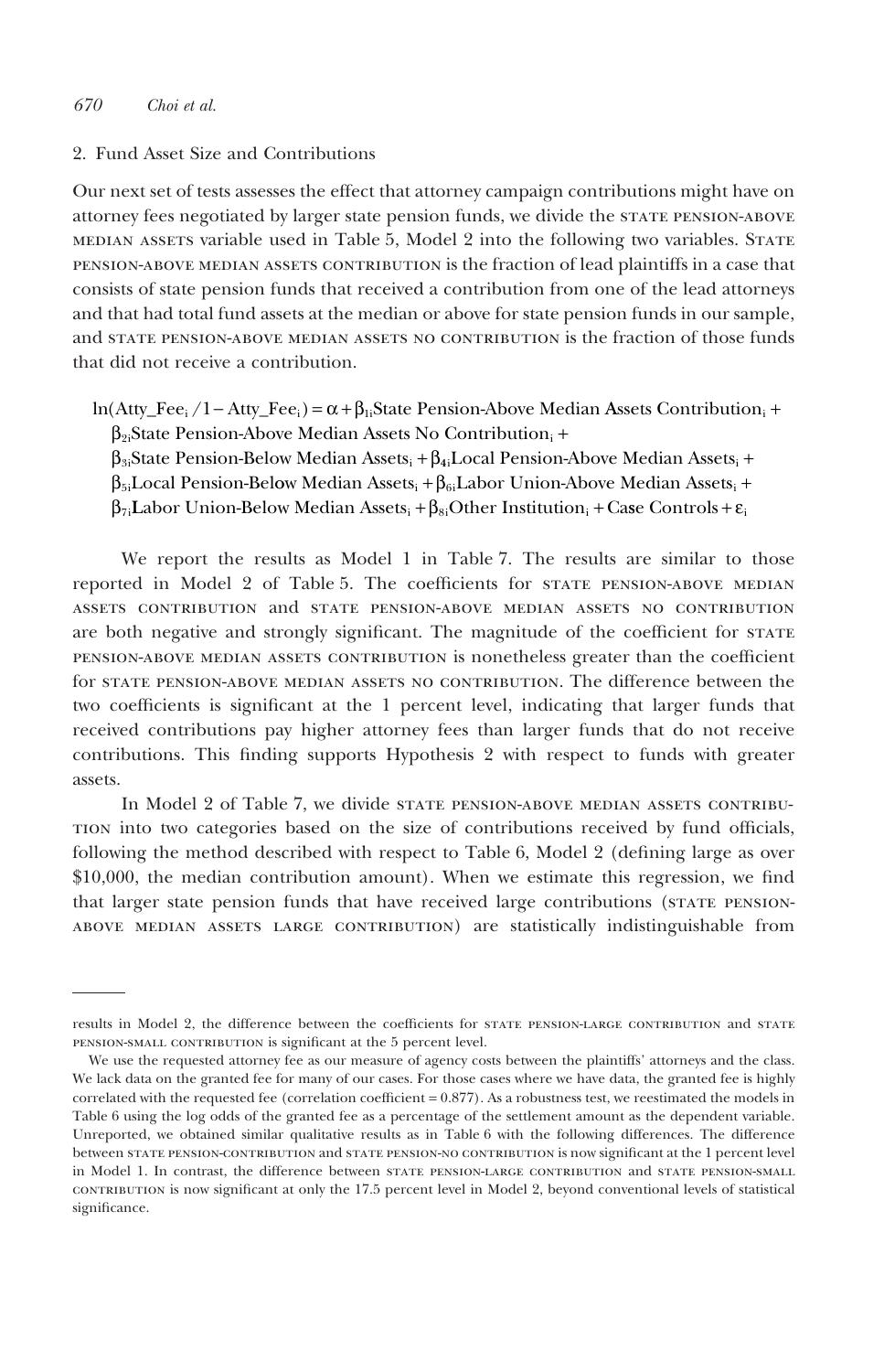|                                                      | Model 1               | Model 2               |
|------------------------------------------------------|-----------------------|-----------------------|
| State pension-above median assets contribution       | $-0.367**$            |                       |
|                                                      | $(-3.86)$             |                       |
| State pension-above median assets large contribution |                       | $-0.021$              |
|                                                      |                       | $(-0.11)$             |
| State pension-above median assets small contribution |                       | $-0.432**$            |
|                                                      |                       | $(-4.48)$             |
| State pension-above median assets no contribution    | $-0.776**$            | $-0.767**$            |
|                                                      | $(-8.37)$             | $(-8.09)$             |
| State pension-below median assets                    | $-0.245*$             | $-0.237$ <sup>+</sup> |
|                                                      | $(-1.97)$             | $(-1.85)$             |
| Local pension-above median assets                    | $-0.571**$            | $-0.566**$            |
|                                                      | $(-3.70)$             | $(-3.77)$             |
| Local pension-below median assets                    | $-0.075$              | $-0.072$              |
|                                                      | $(-1.05)$             | $(-1.00)$             |
| Labor union-above median assets                      | $-0.038$              | $-0.037$              |
|                                                      | $(-0.61)$             | $(-0.58)$             |
| Labor union-below median assets                      | $-0.004$              | $-0.003$              |
|                                                      | $(-0.06)$             | $(-0.05)$             |
| Other institution                                    | $-0.103$ <sup>+</sup> | $-0.100^{+}$          |
|                                                      | $(-1.81)$             | $(-1.74)$             |
| Constant                                             | $-0.856**$            | $-0.857**$            |
|                                                      | $(-8.73)$             | $(-8.70)$             |
| Case controls                                        | Yes                   | Yes                   |
| $\boldsymbol{N}$                                     | 269                   | 269                   |
| $R^2$                                                | 0.414                 | 0.418                 |
|                                                      |                       |                       |

#### Table 7: Pension Fund Assets and Attorney Fees

NOTE: Dependent variable is  $ln(Atty_Fee/1 - Atty_Fee)$ . *t* statistics in parentheses (determined with robust standard errors);  $^{\ast}p$  < 0.10;  $^{\ast}p$  < 0.05;  $^{\ast}$   $^{\ast}p$  < 0.01. Independent variables definitions are in the Appendix. Case controls include the Section 11, Section 14, gov't investigation, restatement, officer term., auditor term., insider trading claim, settlement amount, settlement amount<sup>2</sup>, ln(market capitalization), turnover, minimum return, high tech, FDA, resolution time, and top attorney firm variables.

individual lead plaintiffs when it comes to negotiating attorney fees. In contrast, the coefficient on state pension-above median assets small contribution is negative and significant at the 1 percent level; the difference between the two coefficients is significant at the 5 percent level. Assessed at the mean of all independent variables, a 50 percentage point increase in the fraction of lead plaintiffs that consists of state pension-above median assets small contribution funds correlates with a 3.9 percentage point decrease in the attorney fee request (or 15.0 percent of the mean requested attorney fees); in contrast, a 50 percentage point increase in the fraction of lead plaintiffs that consists of state pension-above median assets large contribution funds correlates with a 0.2 percentage point decrease in the attorney fee request (or 0.7 percent of the mean requested attorney fees). We conclude that greater state public pension size does correlate with greater monitoring of plaintiffs' attorneys, but that the effect is neutered if the state public pension officials have received substantial contributions from the lead attorneys.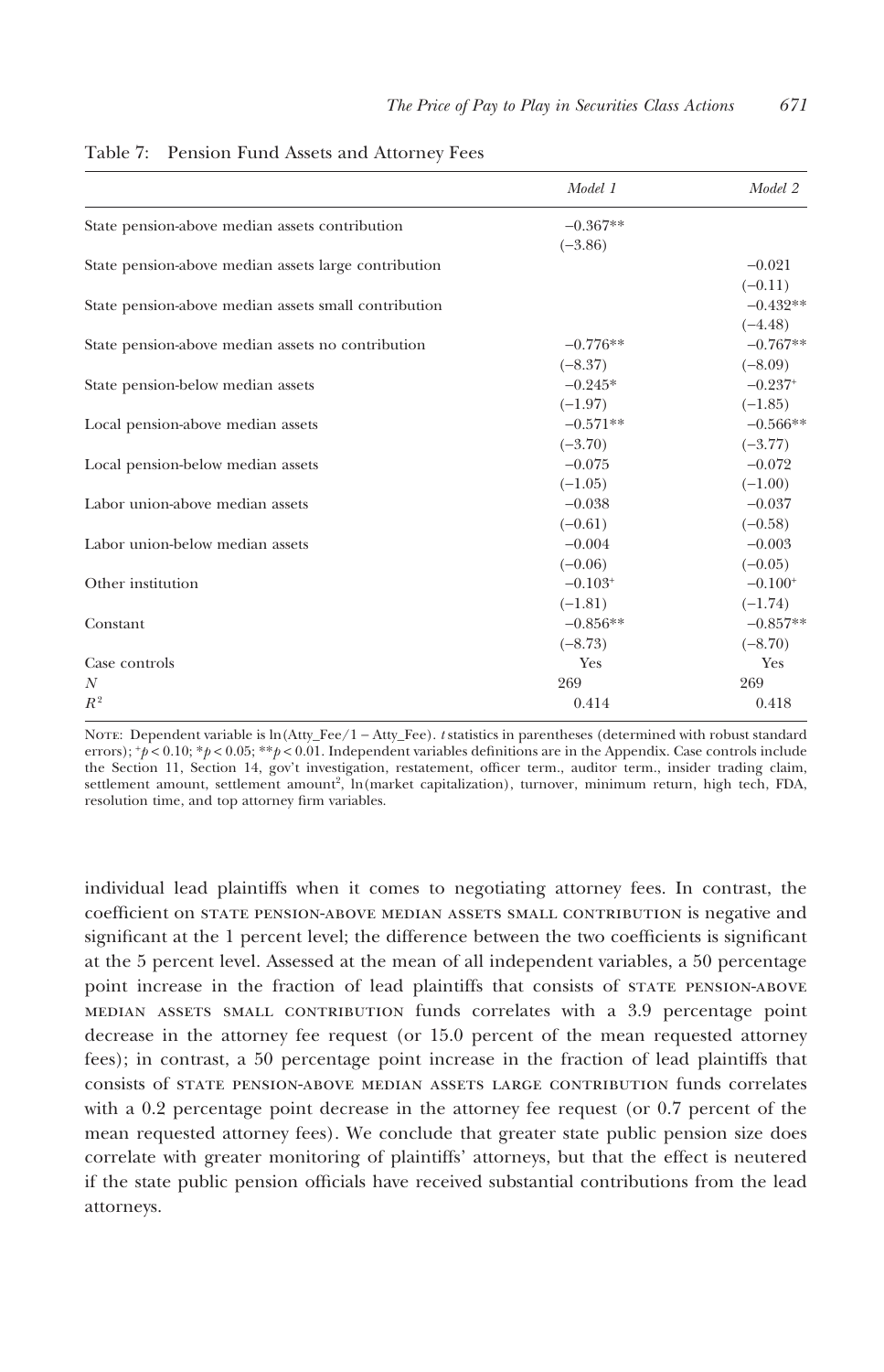To check the robustness of the results in Table 7, we added year and circuit effects,  $28$ used a Heckman model to control for selection effects,<sup>29</sup> reestimated the models using robust regression to control for the possibility of outliers,  $30$  and reestimated the models only for cases that involved at least one institutional investor lead plaintiff.31 The results are generally consistent with those reported in Table 7.

# 3. Fund Losses and Contributions

Bigger pension funds may have more leverage in negotiating with the class attorney, but it is also possible that greater losses will give a pension fund a heightened incentive to negotiate. If losses are substantial enough, the size of the attorney fee is likely to make a material difference to the pension fund's recovery. To assess this possibility, we substitute two new variables, state pension-large losses and state pension-small losses, for the state pension variable used in the regressions presented in Table 5, Model 1. State pension-large losses is defined as a pension fund with a claim over \$1 million in a given case; small losses are \$1 million or lower.

> $ln(Atty_Fee_i/1-Atty_Fee_i) = \alpha + \beta_{1i}$ State Pension-Large Losses +  $\beta_{2i}$ State Pension-Small Losses $_{\rm i}$  +  $\beta_{3i}$ Local Pension $_{\rm i}$  +  $β_{4i}$ Labor Union<sub>i</sub> + $β_{5i}$ Other Institution<sub>i</sub> + Case Controls +  $ε_i$

The results are presented in Table 8, Model 1. We find that the coefficients for state pension-large losses is negative and significant (at the 5 percent level). The coefficient for state pension-small losses, while negative, is smaller in magnitude and significant at only the 10 percent level, indicating that funds with a lower stake in the litigation may not

<sup>&</sup>lt;sup>28</sup>We reestimated the models of Table 7 with the addition of year effects as well as indicator variables for those circuits with at least 30 class action settlements in our sample (the Second, Third, Fifth, Ninth, and Eleventh Circuits). Unreported, we obtained the same qualitative results with one difference. In Model 2, the difference between coefficients for state pension-above median assets large contribution and state pension-above median ASSETS SMALL CONTRIBUTION is now significant at the 5.04 percent level, still consistent with Hypothesis 3.

<sup>29</sup>To control for selection effects, we reestimated the models of Table 7 with a Heckman two-stage model (Heckman 1979). Stage 2 was the models from Table 7. Stage 1 was a model for settlement. For an instrument, we used the total number of securities class actions filed in the data set time period for the district court in which the specific class action is filed. Unreported, the Heckman models returned the same qualitative results as in Table 7 with two differences. In Model 1, the difference between coefficients for STATE PENSION-ABOVE MEDIAN ASSETS CONTRIBUTION and STATE PENSION-ABOVE MEDIAN ASSETS NO CONTRIBUTION is now significant at the 10 percent level, still consistent with Hypothesis 2. In Model 2, in contrast, the difference between state pension-above median assets large contribution and state pension-above median assets small contribution is no longer statistically significant, weakening the support for Hypothesis 3.

<sup>30</sup>We obtained similar qualitative results when we reestimated the models in Table 7 using robust regression with the following one difference. In Model 2, the difference between the coefficients for STATE PENSION-ABOVE MEDIAN assets large contribution and state pension-above median assets small contribution is now significant at the 10 percent level, still consistent with Hypothesis 2.

 $31$ Unreported, we obtained similar qualitative results as in Table 7.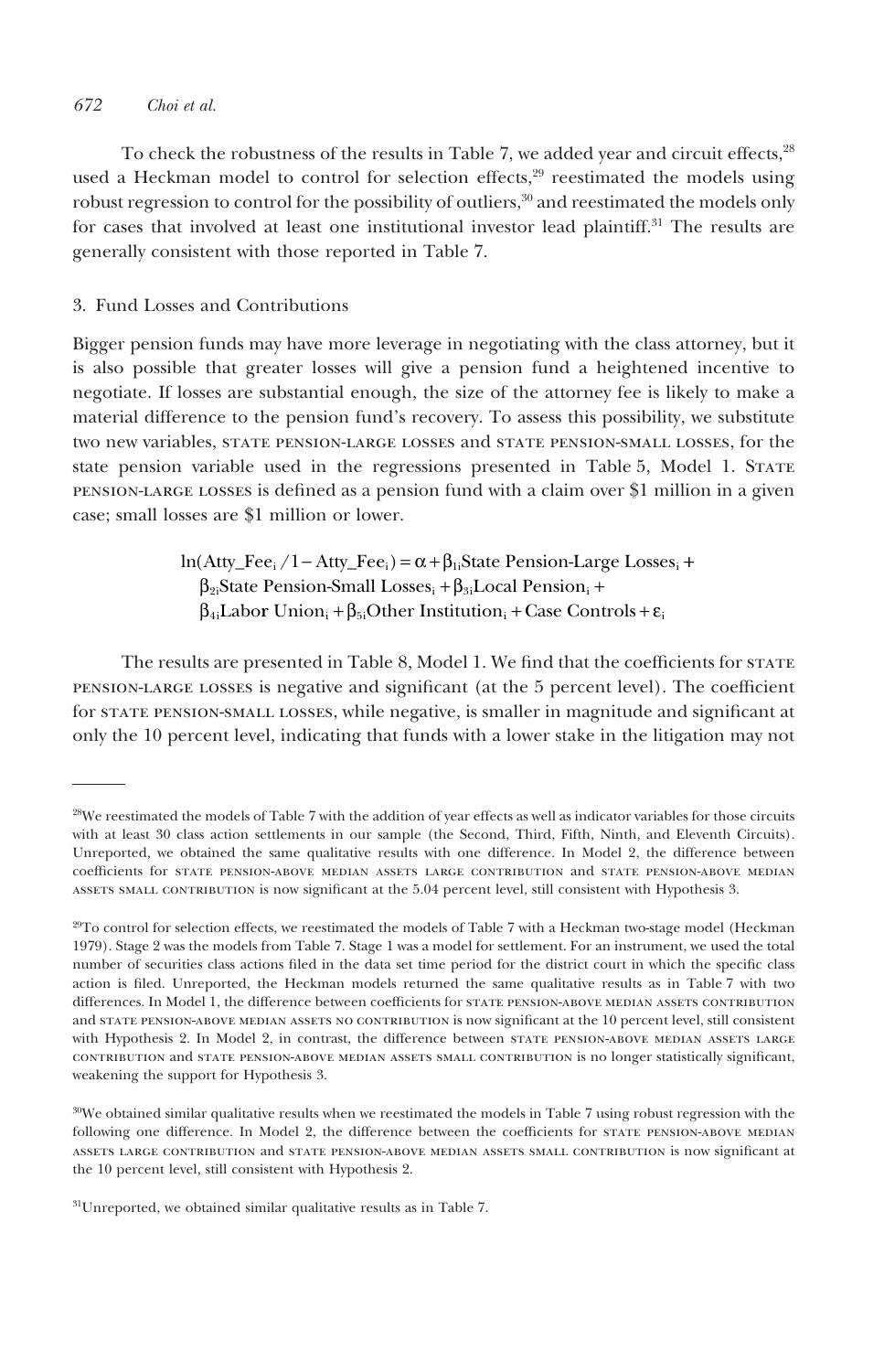| State pension-large losses<br>$-0.285*$<br>$(-2.04)$<br>State pension-large losses contribution<br>State pension-large losses no contribution<br>$-0.165+$<br>State pension-small losses<br>$(-1.90)$<br>$-0.259**$<br>Local pension |              |
|--------------------------------------------------------------------------------------------------------------------------------------------------------------------------------------------------------------------------------------|--------------|
|                                                                                                                                                                                                                                      |              |
|                                                                                                                                                                                                                                      |              |
|                                                                                                                                                                                                                                      | 0.206        |
|                                                                                                                                                                                                                                      | (1.57)       |
|                                                                                                                                                                                                                                      | $-0.418**$   |
|                                                                                                                                                                                                                                      | $(-3.31)$    |
|                                                                                                                                                                                                                                      | $-0.169^{+}$ |
|                                                                                                                                                                                                                                      | $(-1.94)$    |
|                                                                                                                                                                                                                                      | $-0.244**$   |
| $(-2.77)$                                                                                                                                                                                                                            | $(-2.66)$    |
| Labor union<br>0.025                                                                                                                                                                                                                 | 0.031        |
| (0.48)                                                                                                                                                                                                                               | (0.58)       |
| Other institution<br>$-0.048$                                                                                                                                                                                                        | $-0.044$     |
| $(-0.81)$                                                                                                                                                                                                                            | $(-0.75)$    |
| $-0.770**$<br>Constant                                                                                                                                                                                                               | $-0.765**$   |
| $(-6.93)$                                                                                                                                                                                                                            | $(-7.02)$    |
| Case controls<br>Yes                                                                                                                                                                                                                 | Yes          |
| 269<br>N                                                                                                                                                                                                                             | 269          |
| $R^2$<br>0.298                                                                                                                                                                                                                       | 0.318        |

#### Table 8: Pension Losses and Attorney Fees

NOTE: Dependent variable is ln(Atty\_Fee/1 - Atty\_Fee). *t* statistics in parentheses (determined with robust standard errors); <sup>+</sup> *p* < 0.10; \**p* < 0.05; \*\**p* < 0.01. Independent variables definitions are in the Appendix. Case controls include the Section 11, Section 14, gov't investigation, restatement, officer term., auditor term., insider trading claim, settlement amount, settlement amount<sup>2</sup>, ln(market capitalization), turnover, minimum return, high tech, FDA, resolution time, and top attorney firm variables.

negotiate as vigorously on behalf of the class with the attorneys. An *F* test, however, reveals that the difference between the two coefficients is not significant. Thus, this regression does not support the hypothesis that greater losses lead to more monitoring by state pension funds.<sup>32</sup>

It is possible, however, that the incentive for monitoring created by larger losses might be undermined by campaign contributions. To test this possibility we split STATE pension-large losses into two variables: state pension-large losses contribution and state pension-large losses no contribution. The other variables are the same as Model 1 of Table 8.

The results for this regression are presented as Model 2 in Table 8. We find that the coefficient for STATE PENSION-LARGE LOSSES CONTRIBUTION is positive, but insignificant. By contrast, the coefficient for STATE PENSION-LARGE LOSSES NO CONTRIBUTION is negative and significant at the 1 percent level. Assessed at the mean of all independent variables, a 50 percentage point increase in the fraction of lead plaintiffs that consists of state pension-large losses no contribution funds correlates with a 3.8 percentage point decrease in the attorney fee request (or 14.5 percent of the mean requested

 $32$ In contrast, Choi (2011) reports that lower losses across the set of all lead plaintiff types correlates significantly with higher attorney fees.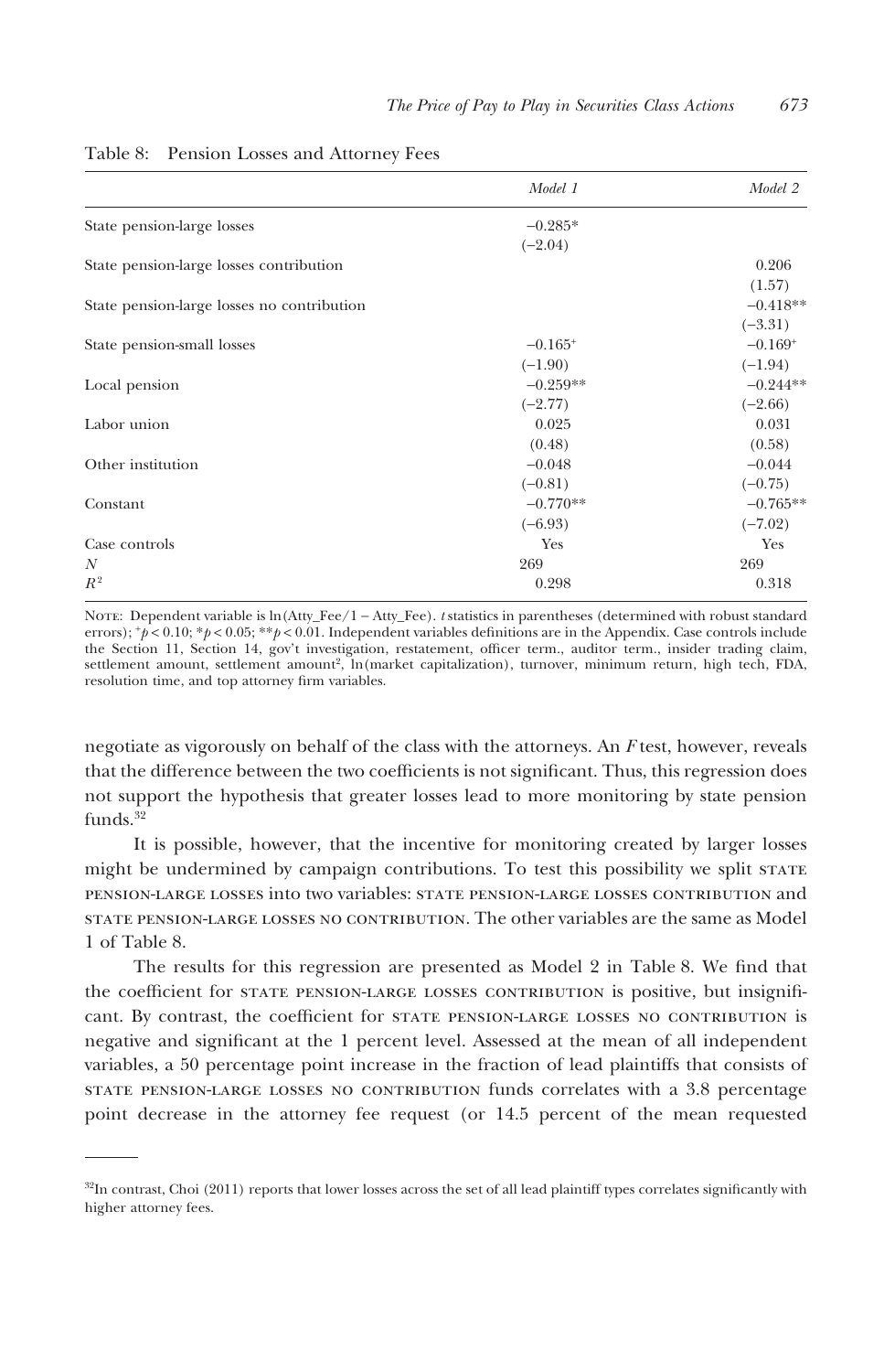attorney fees); in contrast, a 50 percentage point increase in the fraction of lead plaintiffs that consists of STATE PENSION-LARGE LOSSES CONTRIBUTION funds correlates with a 2.0 percentage point *increase* in the attorney fee request (or 7.7 percent of the mean requested attorney fees). The *F* test assessing the difference between the two coefficients is significant at the 1 percent level, supporting the view that campaign contributions undermined the incentive of pension funds with large losses to negotiate for lower attorney fees.

To check the robustness of the results in Table 8, we added year and circuit effects,  $33$ used a Heckman model to control for selection effects, $34$  reestimated the models using robust regression to control for the possibility of outliers,<sup>35</sup> and reestimated the models only for cases that involved at least one institutional investor lead plaintiff.<sup>36</sup> The results largely remained consistent with those reported in Table 8. We also reestimated the models in Table 8 using losses above \$10 million as an alternate definition for large losses and obtained similar qualitative results.

# *C. State Receptivity to Contributions*

We postulated with Hypothesis 4 that the pervasiveness of the conflict created by campaign contributions might influence attorney fees. To test this possibility, we identified the state pension funds that appeared at least twice in our sample. For these funds, we then identified the law firm that had represented the fund most frequently for the cases in our sample and determined the fraction of those cases in which the law firm had represented the fund. Based on this fraction, we create an indicator variable, FREQUENT ATTORNEY, equal to 1 if the law firm represented the pension fund in over 75 percent of the cases in which the pension fund appeared; 0 otherwise. For our main independent variables of interest we

 $33$ We reestimated the models of Table 8 with the addition of year effects as well as indicator variables for those circuits with at least 30 class action settlements in our sample (the Second, Third, Fifth, Ninth, and Eleventh Circuits). Unreported, we obtained similar qualitative results. The coefficient in Model 1 on STATE PENSION-SMALL LOSSES is negative and now significant at the 1 percent level; the difference between state pension-large losses and state pension-small losses remains not significantly different from zero. In Model 2, the difference in the coefficients for state pension-large losses contribution and state pension-large losses no contribution remains significant at the 1 percent level.

<sup>&</sup>lt;sup>34</sup>To control for selection effects, we reestimated the models of Table 8 with a Heckman two-stage model (Heckman 1979). Stage 2 was the models from Table 8. Stage 1 was a model for settlement. For an instrument, we used the total number of securities class actions filed in the data set time period for the district court in which the specific class action is filed. Unreported, the Heckman models returned the same qualitative results as in Table 8. In the Heckman version of Model 2, the difference in the coefficients for state pension-large losses contribution and state pension-large losses no contribution is now significant at only the 5 percent level.

<sup>&</sup>lt;sup>35</sup>We obtained similar qualitative results when we reestimated the models in Table 8 using robust regression. The coefficient in Model 1 on state pension-small losses is negative and now insignificant; the difference between state pension-large losses and state pension-small losses remains not significantly different from zero. In Model 2, the difference in the coefficients for state pension-large losses contribution and state pension-large LOSSES NO CONTRIBUTION remains significant at the 1 percent level.

<sup>36</sup>Unreported, we obtained similar qualitative results as in Table 8.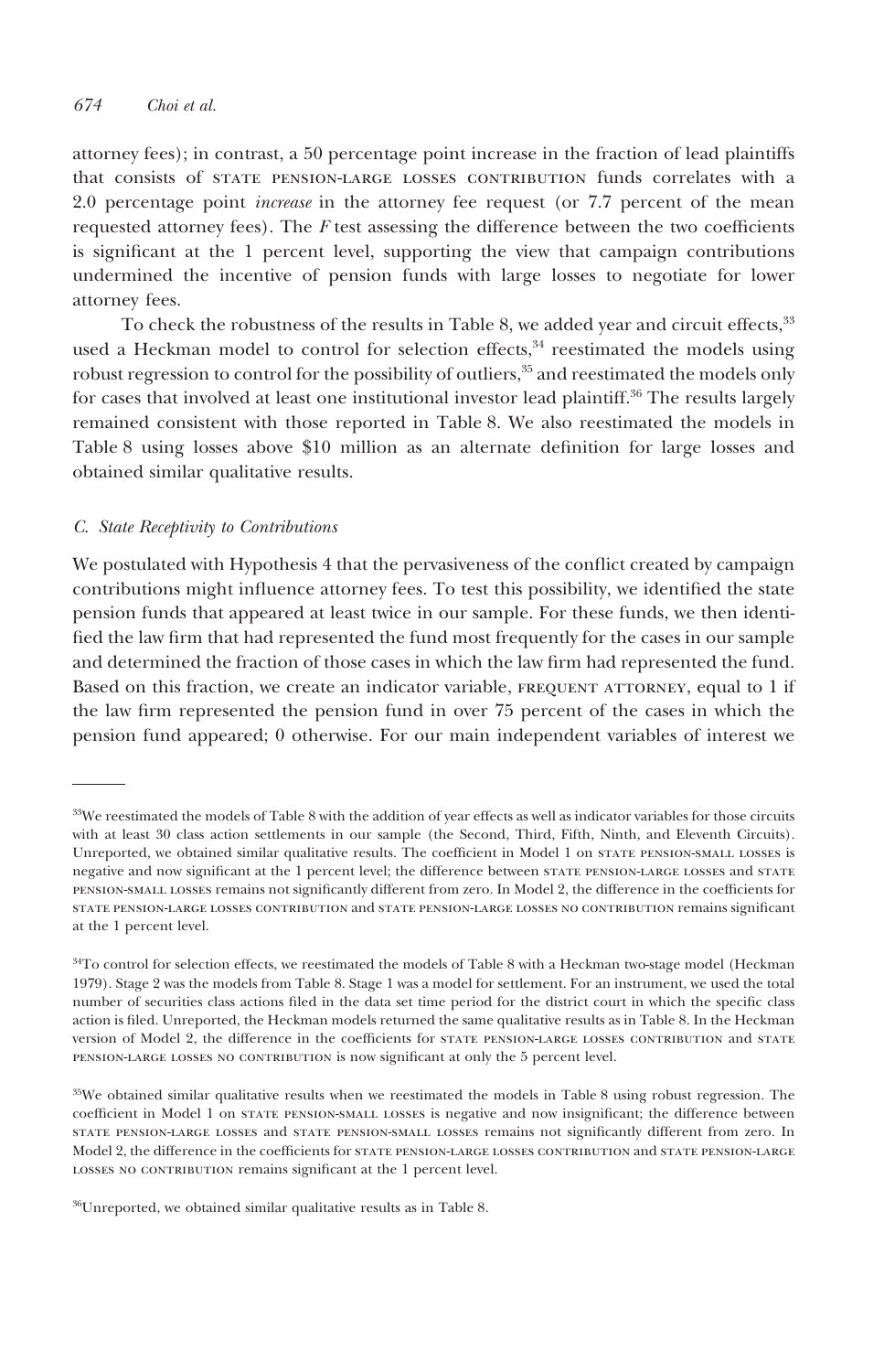|                                                 | Model 1    | Model 2    |
|-------------------------------------------------|------------|------------|
| State pension-frequent attorney                 | $-0.273*$  |            |
|                                                 | $(-2.11)$  |            |
| State pension-frequent attorney contribution    |            | $-0.043$   |
|                                                 |            | $(-0.57)$  |
| State pension-frequent attorney no contribution |            | $-0.328*$  |
|                                                 |            | $(-2.28)$  |
| State pension-infrequent attorney               | $-0.581**$ | $-0.575**$ |
|                                                 | $(-5.81)$  | $(-5.73)$  |
| Local pension                                   | $-0.278**$ | $-0.274**$ |
|                                                 | $(-3.11)$  | $(-3.06)$  |
| Labor union                                     | $-0.029$   | $-0.026$   |
|                                                 | $(-0.59)$  | $(-0.54)$  |
| Other institution                               | $-0.106+$  | $-0.106+$  |
|                                                 | $(-1.85)$  | $(-1.83)$  |
| Constant                                        | $-0.843**$ | $-0.834**$ |
|                                                 | $(-8.59)$  | $(-8.47)$  |
| Case controls                                   | Yes        | Yes        |
| N                                               | 269        | 269        |
| $R^2$                                           | 0.371      | 0.374      |

#### Table 9: State Receptivity to Contributions

NOTE: Dependent variable is  $ln (Atty\_Fee/1 - Atty\_Fee)$ . *t* statistics in parentheses (determined with robust standard errors); <sup>+</sup> *p* < 0.10; \**p* < 0.05; \*\**p* < 0.01. Independent variables definitions are in the Appendix. Case controls include the Section 11, Section 14, gov't investigation, restatement, officer term., auditor term., insider trading claim, settlement amount, settlement amount<sup>2</sup>, ln(market capitalization), turnover, minimum return, high tech, FDA, resolution time, and top attorney firm variables.

then define STATE PENSION-FREQUENT ATTORNEY as the fraction of lead plaintiffs in a case that consists of state pension funds with a frequent attorney. We define STATE PENSIONinfrequent attorney as the fraction of lead plaintiffs in a case that consists of state pension funds not represented by a frequent attorney.

Using these variables, we again estimate an ordinary least squares model with the log odds of the requested attorney fee percentage as the dependent variable (using case-level data and robust standard errors). The other independent variables are the same as those used in the regressions presented in Table 5.

ln(Atty\_Fee $_{\rm i}$  / 1 – Atty\_Fee $_{\rm i}$ ) =  $\alpha$  +  $\beta_{\rm li}$ State Pension-Frequent Attorney $_{\rm i}$  +

 $\beta_{2i}$ StatePension-Infrequent Attorney $_{\rm i}$  +  $\beta_{\rm 3i}$ Local Pension $_{\rm i}$  +  $\beta_{\rm 4i}$ Labor Union $_{\rm i}$  +

 $\beta_{5i}$ Other Institution<sub>i</sub> + $\beta_{6i}$ Low Loss<sub>i</sub> + Case Controls + Circuit Effects + Year Effects +  $\varepsilon_{i}$ 

We present the results in Model 1 of Table 9. The coefficients for both STATE pension-frequent attorney and state pension-infrequent attorney are negative and significant at the 5 percent and 1 percent levels, respectively. The magnitude of state pension-infrequent attorney, however, is considerably larger, indicating lower attorney fees. Moreover, an *F* test confirms that the coefficient for funds represented by a frequent attorney is significantly different (at the 5 percent level) from the coefficient for infrequent attorney.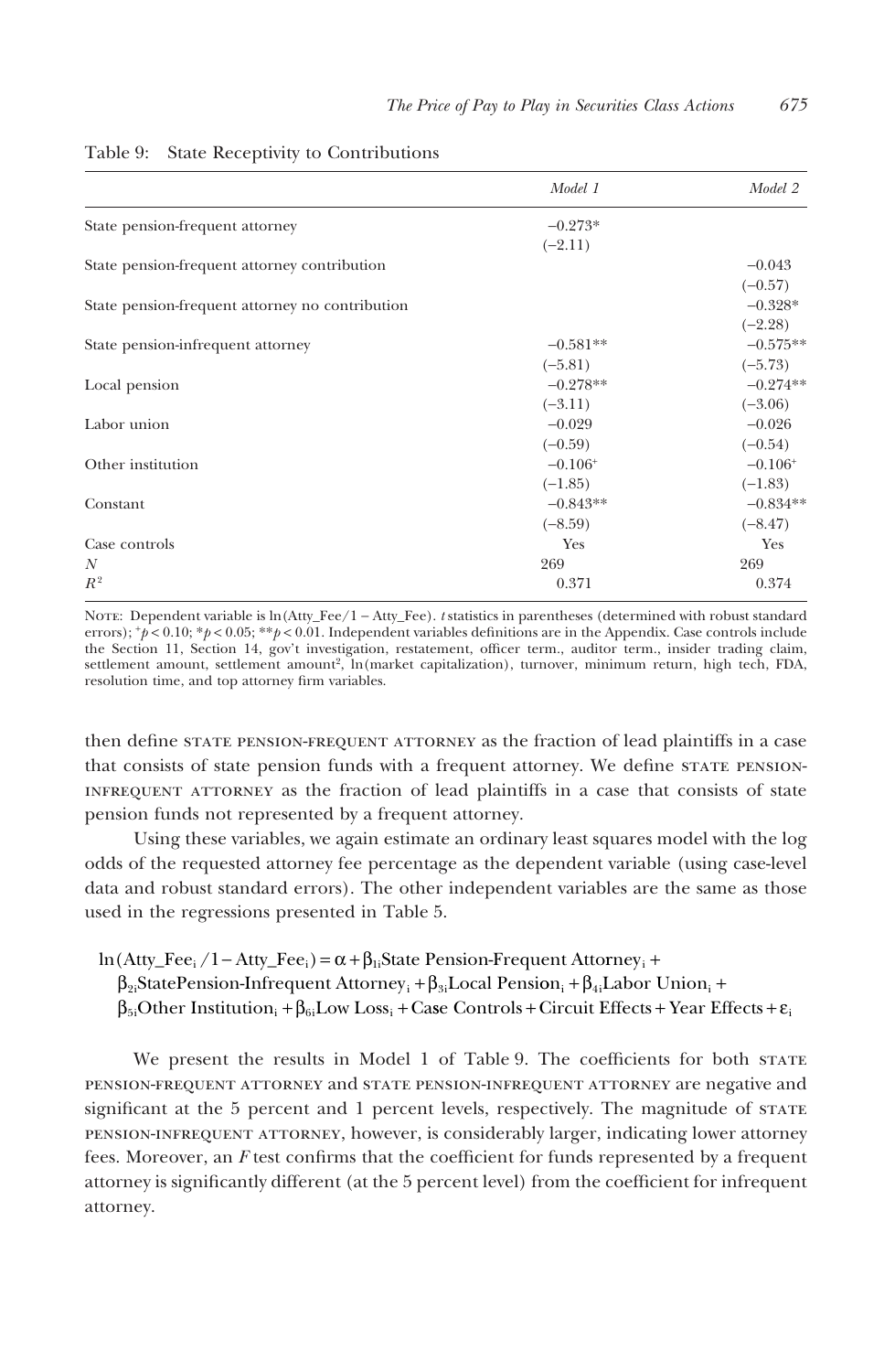Frequent representation is ambiguous: it could signal satisfaction with the quality of legal representation, or it could signal satisfaction with the level of campaign contributions being received. To distinguish between these two possibilities, we replace the STATE pension-frequent attorney variable with the following two variables. We define state pension-frequent attorney contribution as the fraction of lead plaintiffs in a case that consists of state public pensions with a frequent attorney and where the attorney firm made contributions to state pension fund officials in the four-year window surrounding the date of suit filing, and state pension-frequent attorney no contribution as the fraction of lead plaintiffs in a case that consists of state public pensions that have a frequent attorney, but have not taken campaign contributions in the four-year window surrounding the date of suit filing.

We present the results as Model 2 of Table 9. As with our earlier regressions, controlling for contribution makes an important difference to the regression results. Recipients of contributions from a frequent attorney pay significantly higher attorney fees than do pension funds with a frequent representation but that have not received campaign contributions. The coefficient for STATE PENSION-FREQUENT ATTORNEY CONTRIBUTION is insignificant, suggesting that such pension funds negotiate fees similar to those negotiated by individual plaintiffs. The coefficient for state pension-frequent attorney no contribution is negative and significant at the 5 percent level. The difference between the two coefficients is significant at the 10 percent level. Assessed at the mean of all independent variables, a 50 percentage point increase in the fraction of lead plaintiffs that consists of state pension-frequent attorney no contribution correlates with a 3.0 percentage point decrease in the attorney fee request (or 11.5 percent of the mean requested attorney fees); in contrast, a 50 percentage point increase in the fraction of lead plaintiffs that consists of state pension-frequent attorney contribution funds correlates with only a 0.4 percentage point decrease in the attorney fee request (or 1.6 percent of the mean requested attorney fees). In sum, it appears that the funds relying primarily on one law firm provide very little monitoring of attorney fees if they have received campaign contributions from that firm.

To check the robustness of the results in Table 9, we added year and circuit effects, <sup>37</sup> used a Heckman model to control for selection effects,<sup>38</sup> reestimated the models using

<sup>&</sup>lt;sup>37</sup>We reestimated the models with the addition of year effects as well as indicator variables for those circuits with at least 30 class action settlements in our sample (the Second, Third, Fifth, Ninth, and Eleventh Circuits). Unreported, we obtained the same qualitative results with one difference. In Model 2, the difference between state pensionfrequent attorney contribution and state pension-frequent attorney no contribution is now significant at the 1 percent level.

<sup>38</sup>To control for selection effects, we reestimated the models of Table 9 with a Heckman two-stage model (Heckman 1979). Stage 2 was the models from Table 9. Stage 1 was a model for settlement. For an instrument, we used the total number of securities class actions filed in the data set time period for the district court in which the specific class action is filed. Unreported, the Heckman models returned similar, but not identical, qualitative results as in Table 9. In Model 1, the difference between state pension-frequent attorney and state pension-infrequent attorney is now significant at the 1 percent level. In Model 2, in contrast, the difference between state pension-frequent attorney contribution and state pension-frequent attorney no contribution is now beyond conventional statistical significance (at the 13.4 percent level).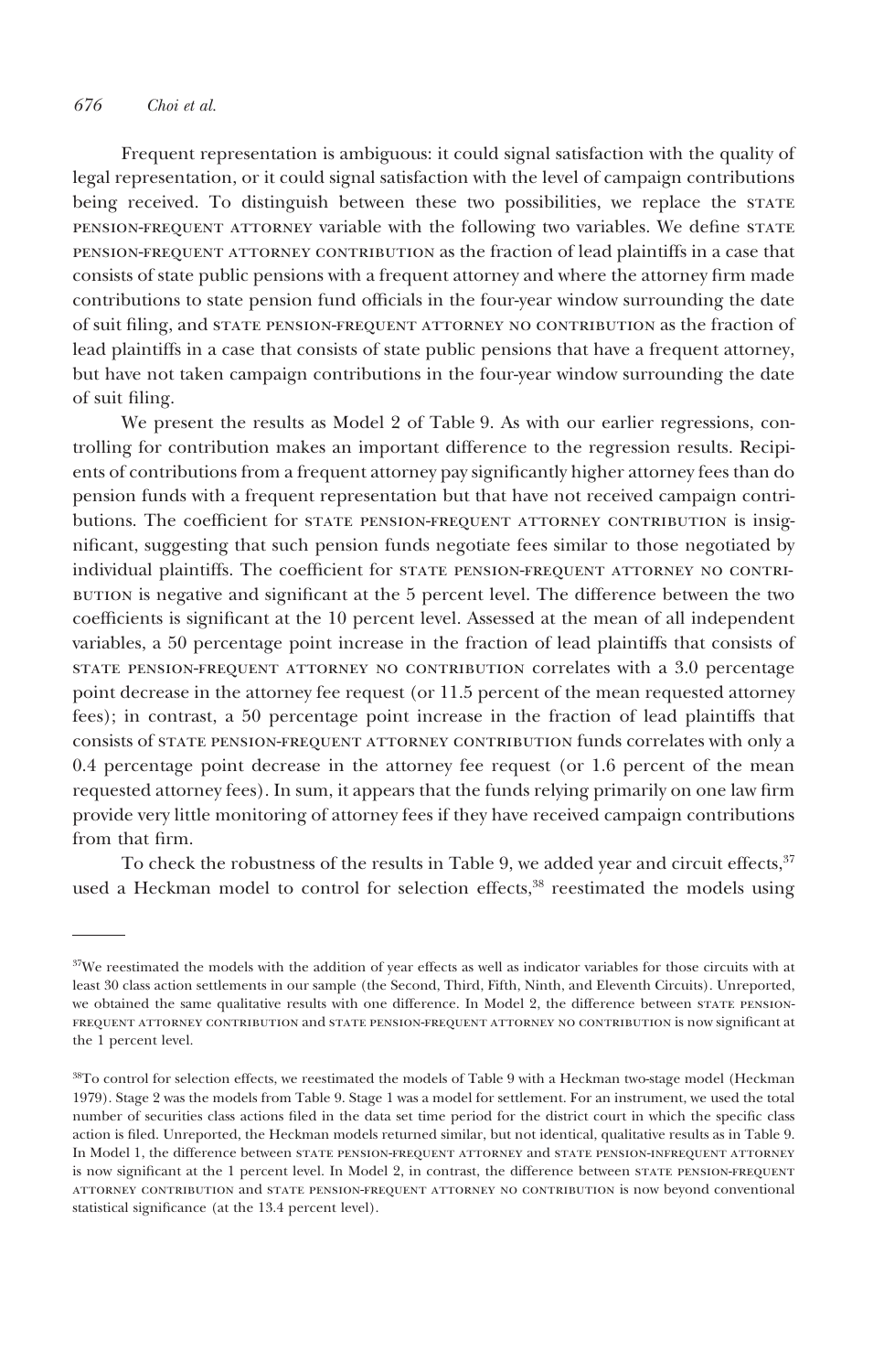robust regression to control for the possibility of outliers,<sup>39</sup> and reestimated the models only for cases that involved at least one institutional investor lead plaintiff.40 The results are largely consistent with those reported in Table 9.

#### *D. Case Selection*

Another question raised by the apparent agency cost problems raised by campaign contributions is whether such contributions might influence case selection. Do campaign contributions induce state pension funds to bring low-value suits?

To assess this possibility, we first estimate a logit regression with the same independent variables as Table 5, Model 1. Our binary dependent variable equals 1 for cases that produced a dismissal or settlement for a low value, which we define as \$3 million or less. This is a conservative estimate of defense costs, so we presume that settlements for less than that amount had relatively little merit, although some of these suits may have involved insolvent issuers with significant directors and officers insurance coverage issues.

The results, untabulated, do not support the proposition that plaintiff type correlates with case quality. The coefficients for STATE PENSION, LOCAL PENSION, LABOR UNION, and other institution are all insignificant. We find no evidence that institutions are either more or less likely to bring weak claims.

We then attempted to estimate the same logit regression with the independent variables from Table 6, Model 1. The regression would not run. Further investigation revealed that CONTRIBUTION was perfectly correlated with suits that settle for above \$3 million. We conclude that there is no evidence that campaign contributions induce state pension funds to appear as lead plaintiffs in cases of dubious merit; rather, campaign contributions appear to be a tool that plaintiffs' lawyers use to gain advantage in the competition to be appointed class counsel in cases that attract multiple plaintiffs' firms, which are likely to be the cases with the most obvious evidence of fraud and the greatest potential damages. We speculate that there is no need to pay to gain lead counsel status in weaker cases because there is unlikely to be competition.

# V. Conclusion

Congress adopted the lead plaintiff provision of the PSLRA because members of Congress believed that individual investors were mere figurehead plaintiffs who did little to monitor

<sup>&</sup>lt;sup>39</sup>We obtained different qualitative results when we reestimated the models in Table 9 using robust regression with the following difference. In Model 1, the difference between STATE PENSION-FREQUENT ATTORNEY and STATE PENSIONinfrequent attorney is now significant at the 1 percent level. In Model 2, in contrast, the difference between state pension-frequent attorney contribution and state pension-frequent attorney no contribution is no longer significant.

 $^{40}$ Unreported, we obtained similar qualitative results as in Table 9 with one difference. In Model 2, the difference between state pension-frequent attorney contribution and state pension-frequent attorney no contribution is now significant at the 5 percent level.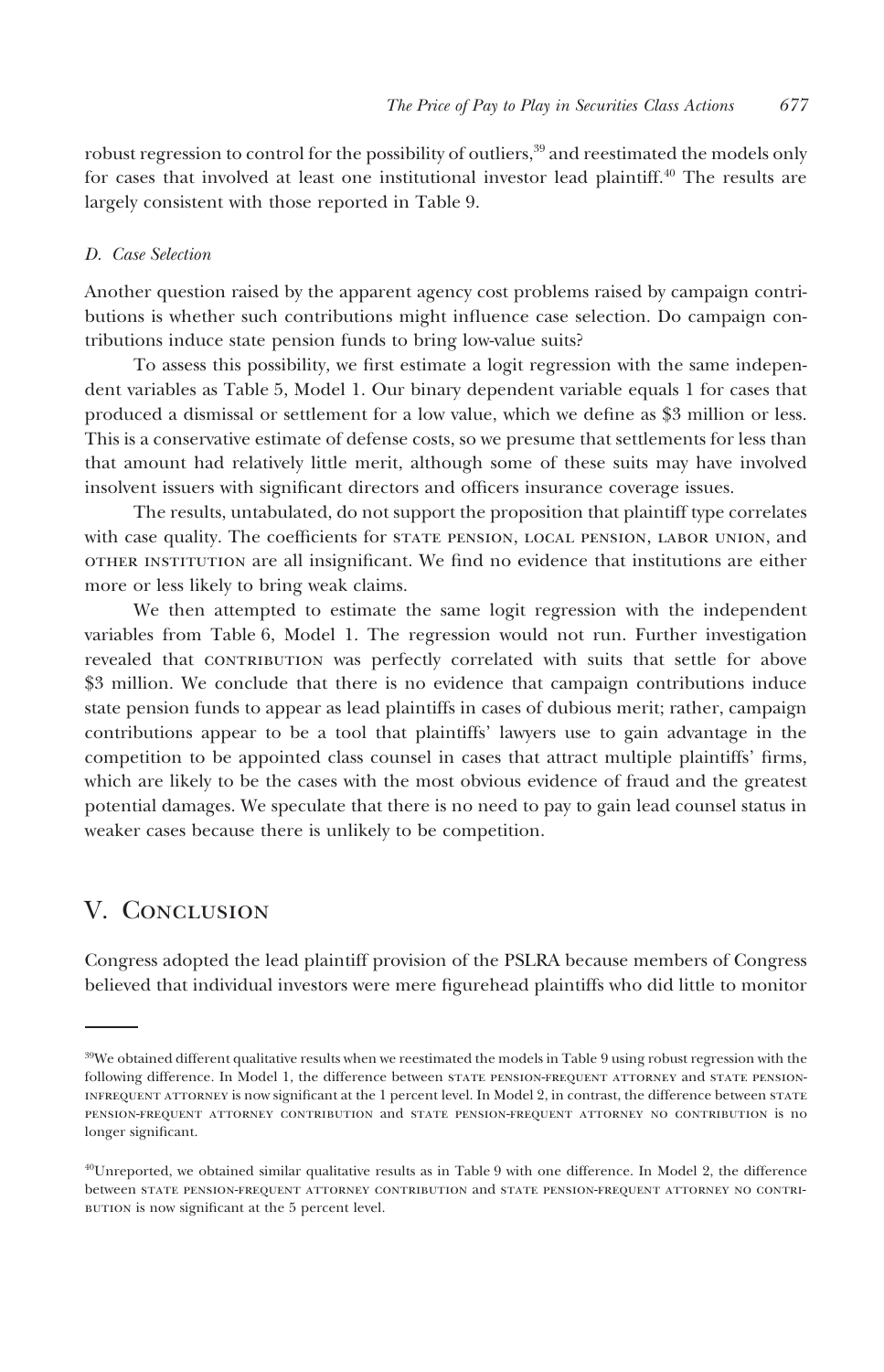plaintiffs' attorneys. Institutional investors, it was believed, would serve as more active monitors. The evidence to date suggests that institutional investors have made a difference in bargaining for lower fees, which likely translates into greater net recovery for investors. Those findings are confirmed here with respect to state pension funds in general. We also find that local pension funds, although generally having smaller stakes in class action recoveries, appear to negotiate lower fees than individuals.

Congress worried, however, that the benefits of the lead plaintiff provision could potentially be undermined by side payments from counsel to the lead plaintiffs. The PSRLA prohibits lead plaintiffs from obtaining more than their pro-rata share of settlement amounts. Are the political contributions received by the state pension funds that we document a form of selective benefit coming at the expense of the class?

We find that political contributions influence attorney fees. The evidence presented here shows that the hard bargaining by state pension funds largely disappears when decisionmakers for those funds receive political contributions—particularly when those contributions are large. Indeed, when it comes to negotiating for fees, state pension funds that take large contributions are indistinguishable from the figurehead individual investors that Congress targeted with the PSRLA.

Our findings have potentially important policy implications. Courts have generally been skeptical of allegations of pay to play in the selection of class counsel, with some suggesting that the problem is more theoretical than real. We have shown, however, that pay to play imposes a real cost on investors in class actions, who end up paying greater attorney fees out of their recovery. Courts may be justified in taking a closer look when state pension funds that have received political contributions from the firms representing them come forward to seek lead plaintiff status or, at a minimum, when they submit attorney fee requests. The evidence presented here suggests that such institutions should not be presumed to be the vigorous monitors that Congress hoped to attract when it adopted the lead plaintiff provisions of the PSLRA.

# **REFERENCES**

- Choi, Stephen J. (2011) "Motions for Lead Plaintiff in Securities Class Actions," 40 *J. Legal Studies* 205.
- Choi, Stephen J., Jill E. Fisch, and A. C. Pritchard (2005) "Do Institutions Matter? The Impact of the Lead Plaintiff Provision of the Private Securities Litigation Reform Act," 83 *Washington Univ. Law Q.* 869.
- Cox, James D., Randall S. Thomas, & Lynn Bai (2008) "There Are Plaintiffs and... There Are Plaintiffs: An Empirical Analysis of Securities Class Action Settlements," 61 *Vanderbilt Law Rev.* 355.
- Cox, James D., & Randall S. Thomas with Dana Kiku (2006) "Does the Plaintiff Matter? An Empirical Analysis of Lead Plaintiffs in Securities Class Actions," 106 *Columbia Law Rev.* 1587.
- Dewan, Shaila K. (2002) "Donors to McCall Profit in Cases State Pursues Against Corporate Wrongdoers," August 14 *New York Times* B4.
- Eisenberg, Theodore, & Geoffrey P. Miller (2004) "Attorney Fees in Class Action Settlements: An Empirical Study," 1 *J. of Empirical Legal Studies* 27.
- Francis, Jennife, Donna Philbrick & Katherine, Schipper (1994) "Shareholder Litigation and Corporate Disclosures," 32 *J. of Accounting Research* 137.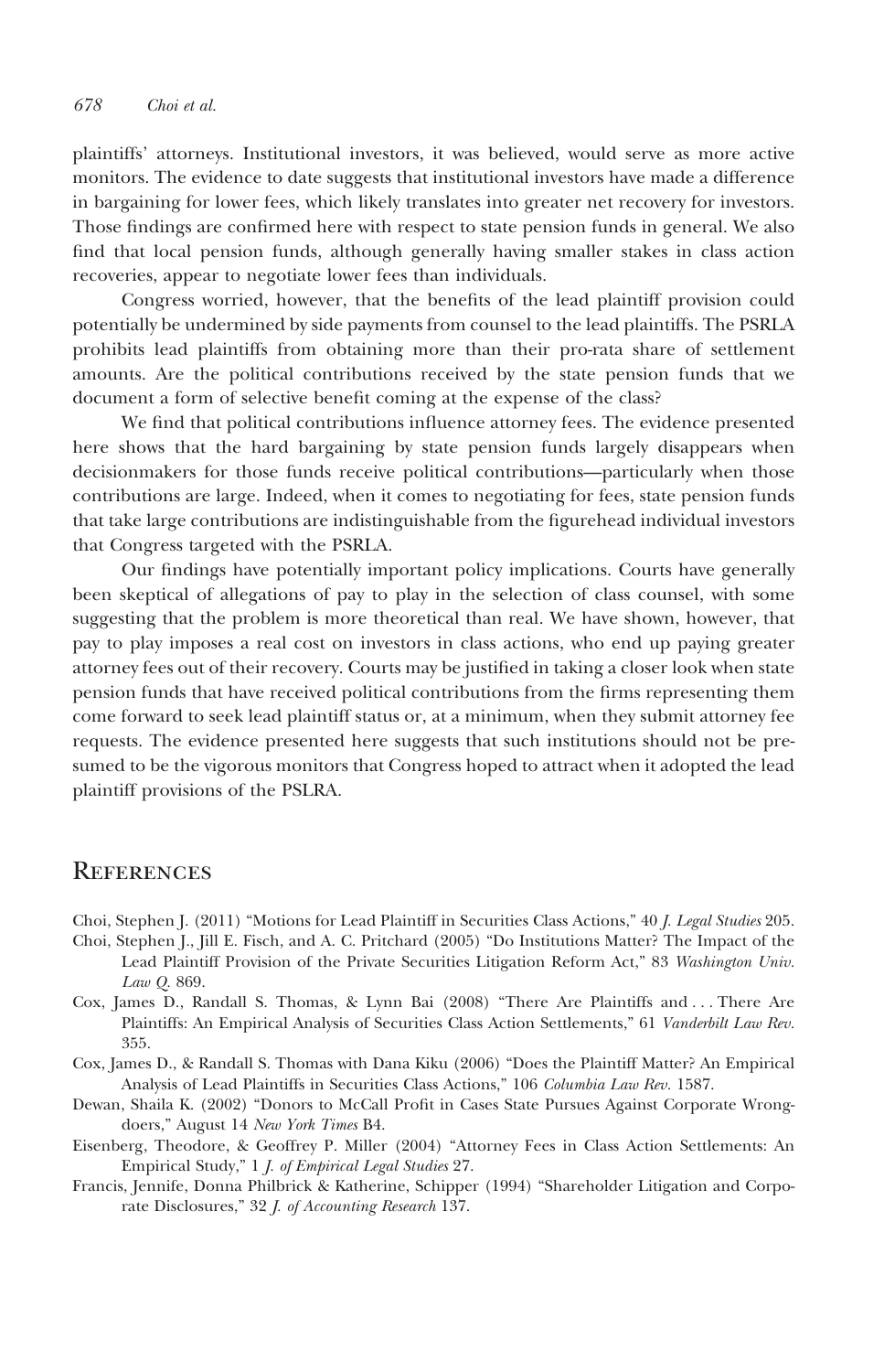Perino, Michael A. (2006) *Institutional Activism Through Litigation: An Empirical Analysis of Public Pension Fund Participation in Securities Class Actions*. St. John's Legal Studies Research Paper Series.

Heckman, James J. (1979) "Sample Selection Bias as a Specification Error," 47 *Econometrica* 153.

- Johnson, M. F., K. K. Nelson, & A. C. Pritchard (2007) "Do the Merits Matter More? The Impact of the Private Securities Litigation Reform Act," 23 *J. of Law, Economics & Organization* 627.
- Johnson-Skinner, Drew T. (2009) "Paying to Play in Securities Class Actions: A Look at Lawyers' Campaign Contributions," 84 *New York Univ. Law Rev.* 1725.
- Jones, Christopher L. & Seth E. Weingram (1996) *The Determinants of 106–5 Litigation Risk*. Working Paper, Stanford Law School.
- Perino, Michael A. (2006) *Institutional Activism Through Litigation: An Empirical Analysis of Public Pension Fund Participation in Securities Class Actions*. St. John's Legal Studies Research Paper Series.
- —— (2008) *The Milberg Weiss Prosecution: No Harm, No Foul?* 11 Briefly . . . , American Enterprise Institute Monograph.
- Selvin, Milly (2008) "Plaintiff-for-Hire Sentenced: A Retired Lawyer Gets Home Detention in the Milberg Weiss Case," January 29 *Los Angeles Times*.

Simmons, Laura E. & Ellen, M. Ryan (2005) *Post-Reform Act Securities Settlements.* Cornerstone Research.

Webber, David H. (2010) "Is 'Pay-to-Play' Driving Public Pension Fund Activism in Securities Litigation?" 90 *Boston Univ. Law Rev.* 2032.

Weinberg, Neil, & Daniel Fisher (2004) "The Class Action Industrial Complex," September 20 *Forbes*.

Weiss, Elliott J., & John S. Beckerman (1995) "Let the Money Do the Monitoring: How Institutional Investors Can Reduce Agency Costs in Securities Class Actions," 104 *Yale Law J.* 2053.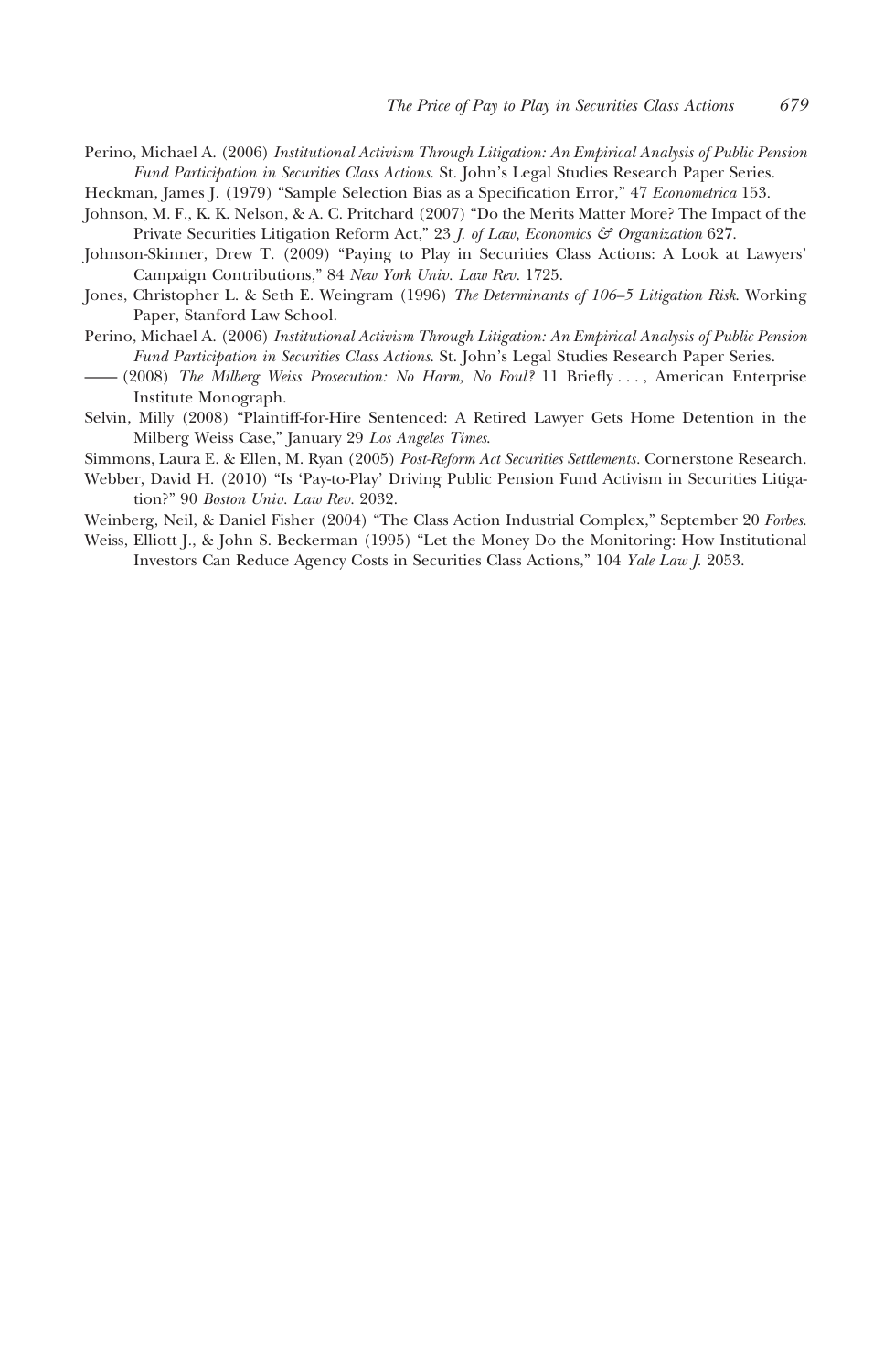# Appendix: Variable Definitions

*Key Independent Variables*

| Variable                                          | Description                                                                                                                                                                                                                                                             |
|---------------------------------------------------|-------------------------------------------------------------------------------------------------------------------------------------------------------------------------------------------------------------------------------------------------------------------------|
| Public pension                                    | The fraction of lead plaintiffs in a case that consists of a public<br>pension fund.                                                                                                                                                                                    |
| State pension-contribution                        | The fraction of lead plaintiffs in a case that consists of state pension<br>funds with officials, or officials who appointed board members,<br>who received political contributions from the lead attorneys.                                                            |
| State pension-contribution all state<br>officials | The fraction of lead plaintiffs in a case that consists of state pension<br>funds where the lead attorneys have donated to any elected<br>official or party committee in the state.                                                                                     |
| State pension-large contribution                  | The fraction of lead plaintiffs in a case that consists of state pensions<br>whose officials received contributions of \$10,000 or more during<br>the four-year period from two years prior to one year after the suit<br>filing.                                       |
| State pension-small contribution                  | The fraction of lead plaintiffs in a case that consists of state public<br>pensions whose officials received contributions of less than<br>\$10,000 during the four-year period from two years prior to one<br>year after the suit filing.                              |
| State pension-no contribution                     | The fraction of lead plaintiffs in a case that consists of state pension<br>funds with officials who did not receive political contributions<br>from the lead attorneys.                                                                                                |
| State pension-large losses                        | The fraction of lead plaintiffs in a case that consists of state pension<br>funds with a claim over \$1 million in a given case.                                                                                                                                        |
| State pension-small losses                        | The fraction of lead plaintiffs in a case that consists of state pension<br>funds with a claim of \$1 million or less in a given case.                                                                                                                                  |
| State pension-frequent attorney                   | The fraction of lead plaintiffs in a case that consists of state pension<br>funds appearing at least twice in our sample that are represented<br>by the same law firm in over 75% of the cases in our sample<br>where the public pension fund acts as lead plaintiff.   |
| State pension-infrequent attorney                 | The fraction of lead plaintiffs in a case that consists of state pension<br>funds that appeared only once in our sample or were not<br>represented by the same law firm in over 75% of the cases in our<br>sample where the public pension fund acts as lead plaintiff. |
| Local pension                                     | The fraction of lead plaintiffs in a case that consists of local<br>government pension funds.                                                                                                                                                                           |
| Labor union                                       | The fraction of the lead plaintiffs that consists of a labor union.                                                                                                                                                                                                     |
| Other institution                                 | The fraction of lead plaintiffs in a case that are institutions but not<br>public pensions or labor unions.                                                                                                                                                             |